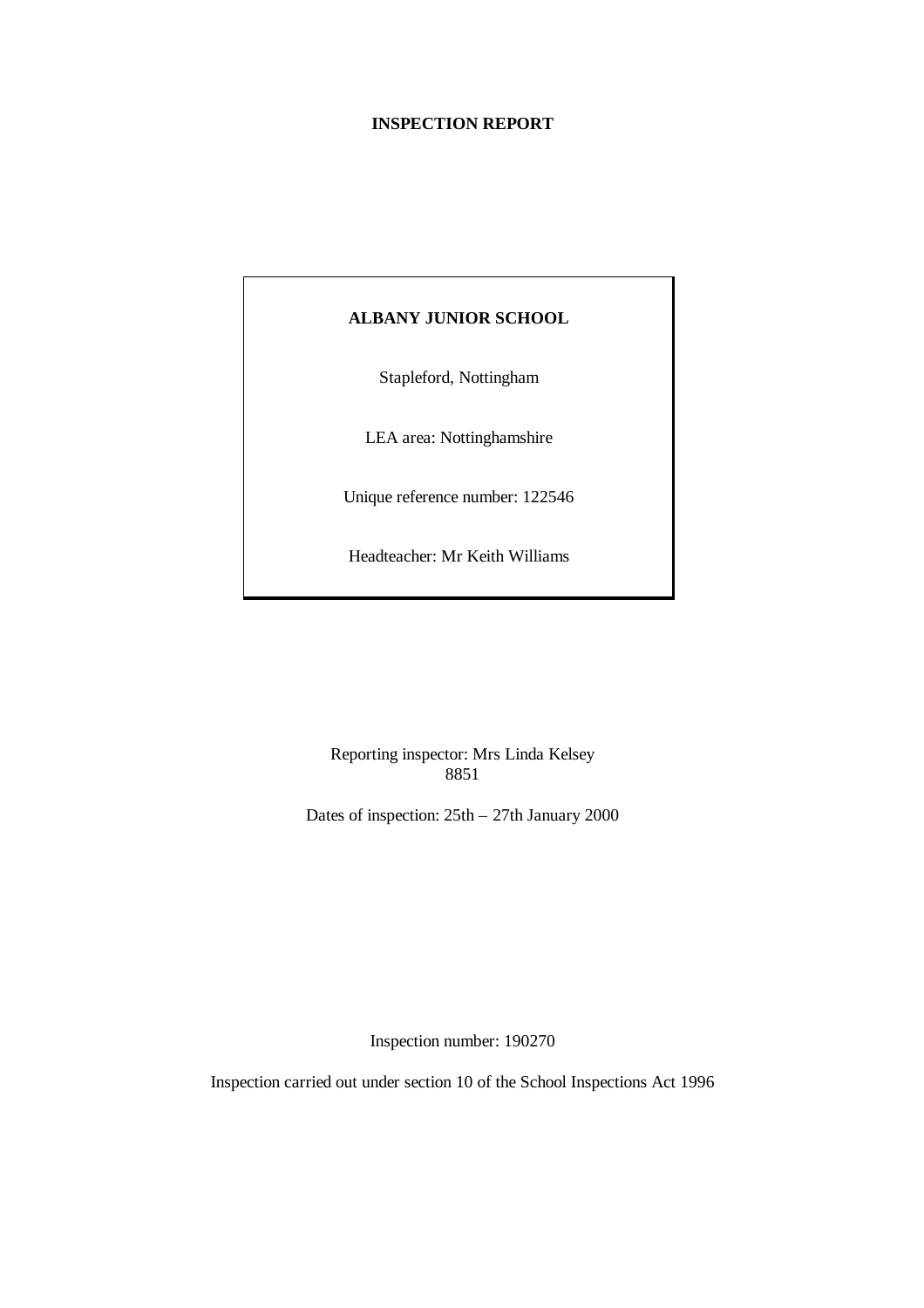#### © Crown copyright 2000

This report may be reproduced in whole or in part for non-commercial educational purposes, provided that all extracts quoted are reproduced verbatim without adaptation and on condition that the source and date thereof are stated.

Further copies of this report are obtainable from the school. Under the School Inspections Act 1996, the school must provide a copy of this report and/or its summary free of charge to certain categories of people. A charge not exceeding the full cost of reproduction may be made for any other copies supplied.

## **INFORMATION ABOUT THE SCHOOL**

| Type of school:              | Junior                                   |
|------------------------------|------------------------------------------|
| School category:             | Community                                |
| Age range of pupils:         | 7 to 11                                  |
| Gender of pupils:            | Mixed                                    |
| School address:              | Pasture Road<br>Stapleford<br>Nottingham |
| Postcode:                    | NG9 8HR                                  |
| Telephone number:            | 0115 9176550                             |
| Fax number:                  | 0115 9176551                             |
| Appropriate authority:       | The governing body                       |
| Name of chair of governors:  | Mrs A Wynne                              |
| Date of previous inspection: | November 1996                            |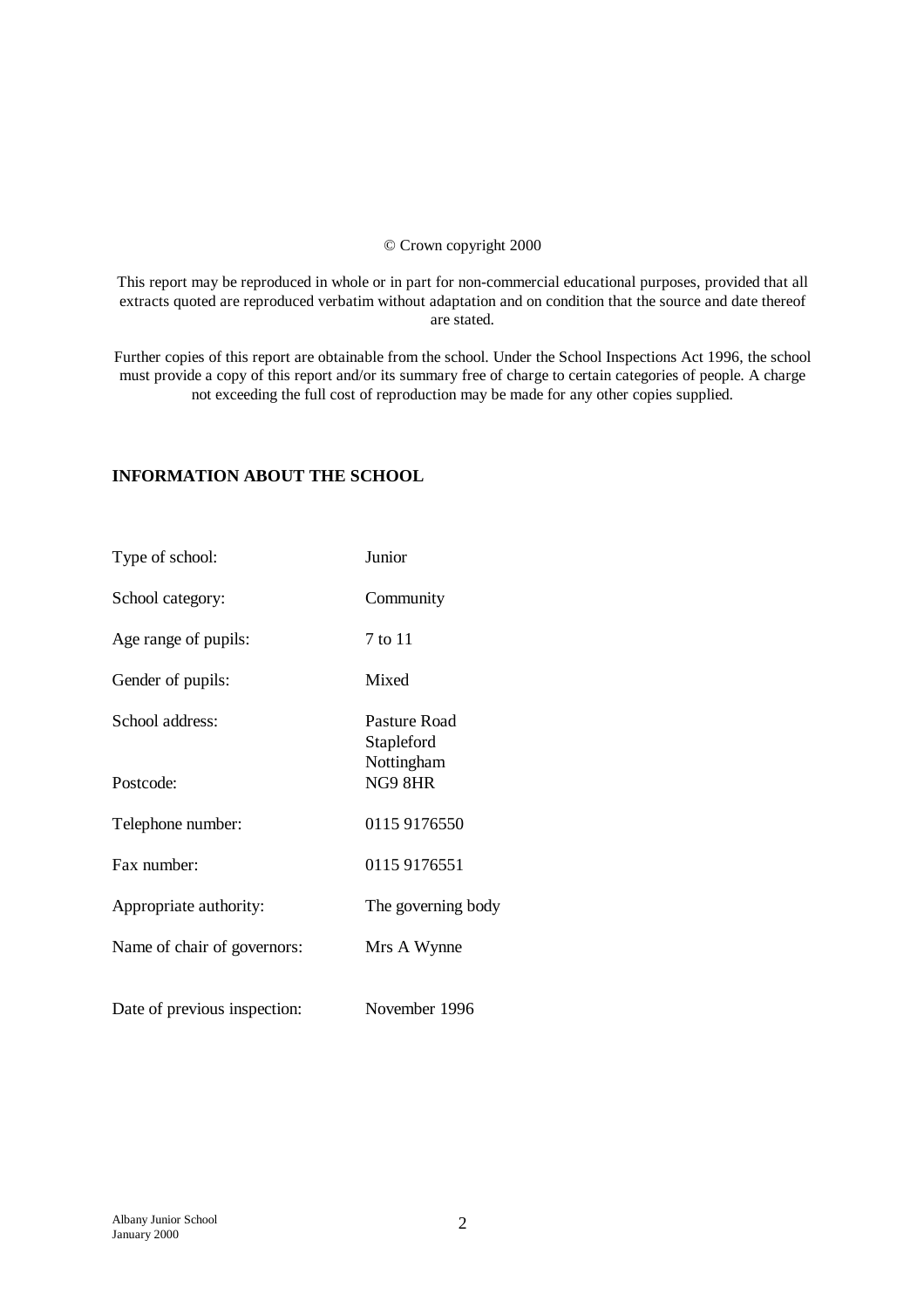# **INFORMATION ABOUT THE INSPECTION TEAM**

| <b>Team members</b>   |                           | <b>Subject responsibilities</b> | <b>Aspect responsibilities</b>                                   |  |
|-----------------------|---------------------------|---------------------------------|------------------------------------------------------------------|--|
| Mrs Linda Kelsey      | Registered inspector      | Science                         | What sort of school is it?                                       |  |
|                       |                           | Information technology          | How high are standards?                                          |  |
|                       |                           | Design technology               | How well are pupils<br>taught?                                   |  |
|                       |                           |                                 | What should the school do<br>to improve further?                 |  |
| Dr Norma Ball         | Lay inspector             |                                 | Pupils' attitudes, values and<br>personal development            |  |
|                       |                           |                                 | How well does the school<br>work in partnership with<br>parents? |  |
| Mrs Janet May         | English<br>Team inspector |                                 | How well does the school<br>care for its pupils?                 |  |
|                       |                           | Art                             |                                                                  |  |
|                       |                           | Special educational needs       |                                                                  |  |
| Mrs Christine Canniff | Team inspector            | Mathematics                     | How good are the                                                 |  |
|                       |                           | Music                           | curricular and other<br>opportunities offered to its             |  |
|                       |                           | Religious education             | pupils?                                                          |  |
|                       |                           | Equal opportunities             |                                                                  |  |
| Mr George Simpson     | Team inspector            | Geography                       | How well is the school led                                       |  |
|                       |                           | History                         | and managed                                                      |  |
|                       |                           | Physical education              |                                                                  |  |

The inspection contractor was:

Gemini Inspections Ltd Brinkwells Storrington Road Thakeham West Sussex RH20 3EQ

Any concerns or complaints about the inspection or the report should be raised with the inspection contractor. Complaints that are not satisfactorily resolved by the contractor should be raised with OFSTED by writing to:

> The Registrar Inspection Quality Division The Office for Standards in Education Alexandra House 33 Kingsway London WC2B 6SE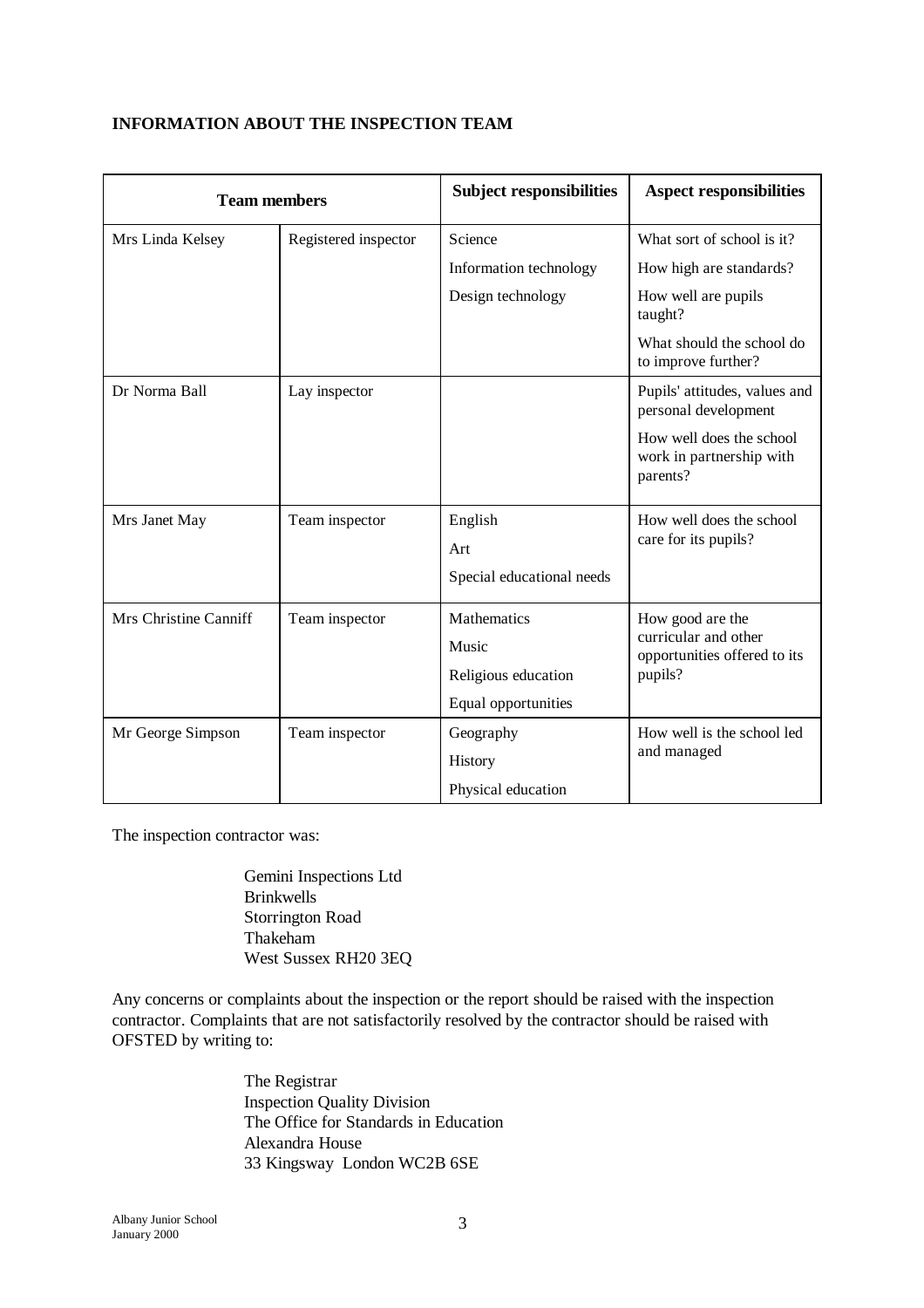## **REPORT CONTENTS**

|                                                                                  | Page |
|----------------------------------------------------------------------------------|------|
| <b>PART A: SUMMARY OF THE REPORT</b>                                             | 5    |
| Information about the school                                                     |      |
| How good the school is                                                           |      |
| What the school does well                                                        |      |
| What could be improved                                                           |      |
| How the school has improved since its last inspection                            |      |
| <b>Standards</b>                                                                 |      |
| Pupils' attitudes and values                                                     |      |
| Teaching and learning                                                            |      |
| Other aspects of the school                                                      |      |
| How well the school is led and managed                                           |      |
| Parents' and carers' views of the school                                         |      |
| <b>PART B: COMMENTARY</b>                                                        |      |
| <b>HOW HIGH ARE STANDARDS?</b>                                                   | 10   |
| The school's results and achievements                                            |      |
| Pupils' attitudes, values and personal development                               |      |
| <b>HOW WELL ARE PUPILS TAUGHT?</b>                                               | 13   |
| HOW GOOD ARE THE CURRICULAR AND OTHER<br><b>OPPORTUNITIES OFFERED TO PUPILS?</b> | 15   |
| <b>HOW WELL DOES THE SCHOOL CARE FOR ITS PUPILS?</b>                             | 17   |
| <b>HOW WELL DOES THE SCHOOL WORK IN</b>                                          |      |
| PARTNERSHIP WITH PARENTS                                                         | 18   |
| HOW WELL IS THE SCHOOL LED AND MANAGED?                                          | 19   |
| WHAT SHOULD THE SCHOOL DO TO IMPROVE FURTHER?                                    | 21   |
| PART C: SCHOOL DATA AND INDICATORS                                               | 22   |
| PART D: THE STANDARDS AND QUALITY OF TEACHING IN                                 |      |
| AREAS OF THE CURRICULUM, SUBJECTS AND COURSES                                    | 26   |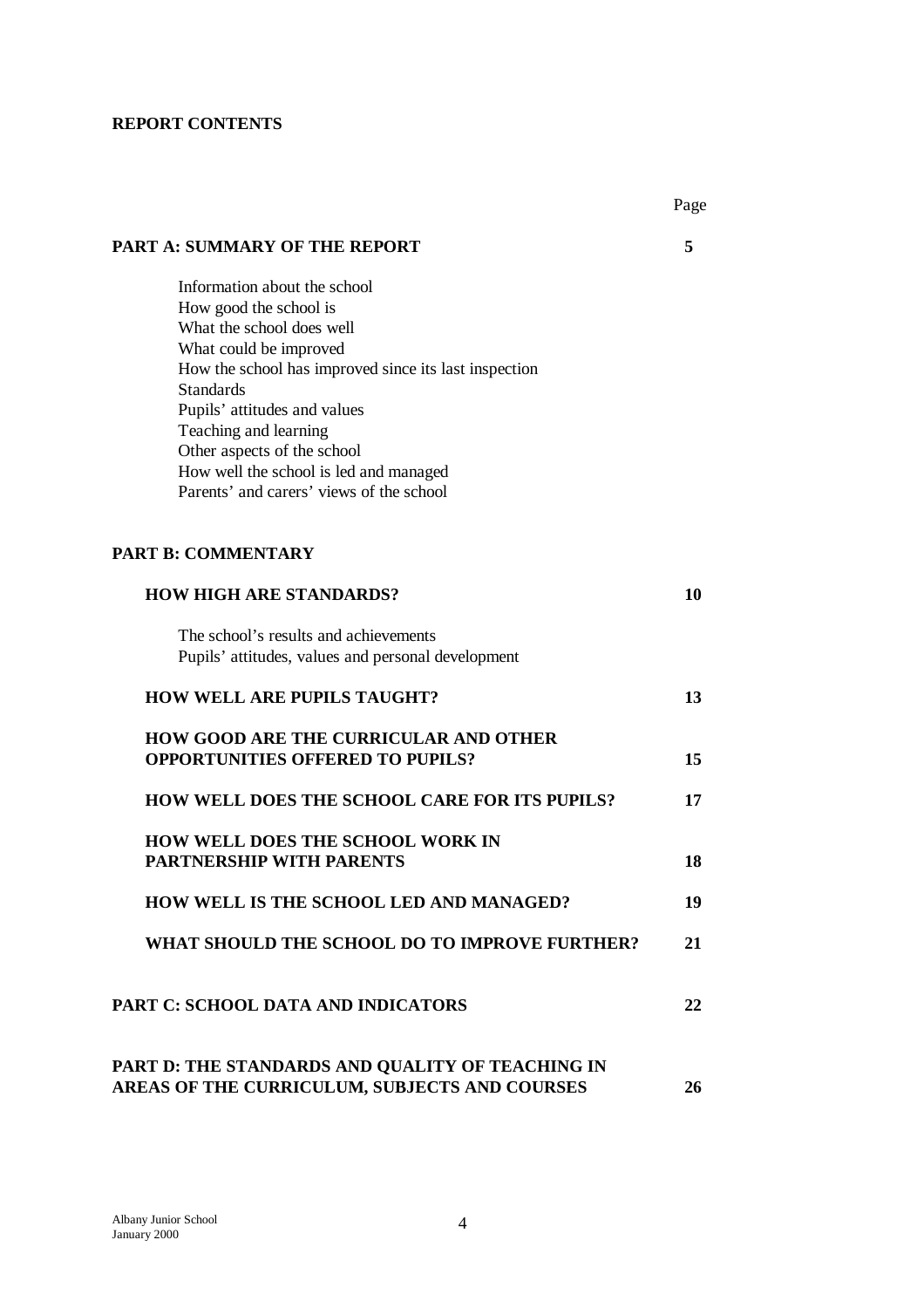## **PART A: SUMMARY OF THE REPORT**

## **INFORMATION ABOUT THE SCHOOL**

#### **What kind of school is it?**

Albany Juniors is an average sized community school situated in Stapleford, Nottingham. There are 251 pupils on roll, with more boys than girls in every class. The school is housed in a new building on the site of the old school. It shares the site with an infant school. There are eight classes, two for each year group in the school. Test results carried out at the end of Key Stage 1 were above average. National tests administered by the school in Year 3 indicate that standards overall are broadly average. Attainment on entry is judged to be broadly average. The number of pupils on the register for special educational needs is above average at twenty-eight percent, although the number of pupils with statements of special needs is below average at less than one percent.

The pupils come from broad social backgrounds, ninety-eight percent are white United Kingdom heritage. There are currently no pupils with English as a second language and this is low. The number of pupils eligible for free school meals is just below the national average most years. Last year it was fifteen percent compared with a national figure of twenty percent.

## **HOW GOOD THE SCHOOL IS**

The school is providing a sound education. By the end of Key Stage 2, the standards of attainment are average in English and mathematics and below average in science. Pupils' attainment in information technology (IT) is below expectation, although it is satisfactory in word processing. In religious education standards are average. By the time they leave school pupils also attain levels expected of them in all other subjects. Teaching is good overall and the leadership and management of the school is now strong. The overall effectiveness of the school, its position within the local environment, and the cost of educating each child, are factors that contribute to the judgement that the school provides satisfactory value for money.

#### **What the school does well**

- The headteacher provides strong leadership and clearly focused aims for the school.
- Most teachers are good at teaching across a range of subjects in the curriculum and are very good at managing pupils.
- Pupils are making progress in English, especially in speaking and listening skills.
- The attitudes of the pupils are very good. The majority behave very well and are enthusiastic about coming to school.
- Relationships are very good.
- The majority of parents are positive about the school and in particular about the new headteacher.
- The school's resources are good and its accommodation is very good.

#### **What could be improved**

- The standards in science and information technology are not high enough.
- The amount of time given to teaching science and  $(T)$  is too low.
- Some of the teachers have weak skills in teaching IT and music and this affects standards achieved.
- Homework is not set consistently enough to support higher standards.

*The areas for improvement will form the basis of the governors' action plan.*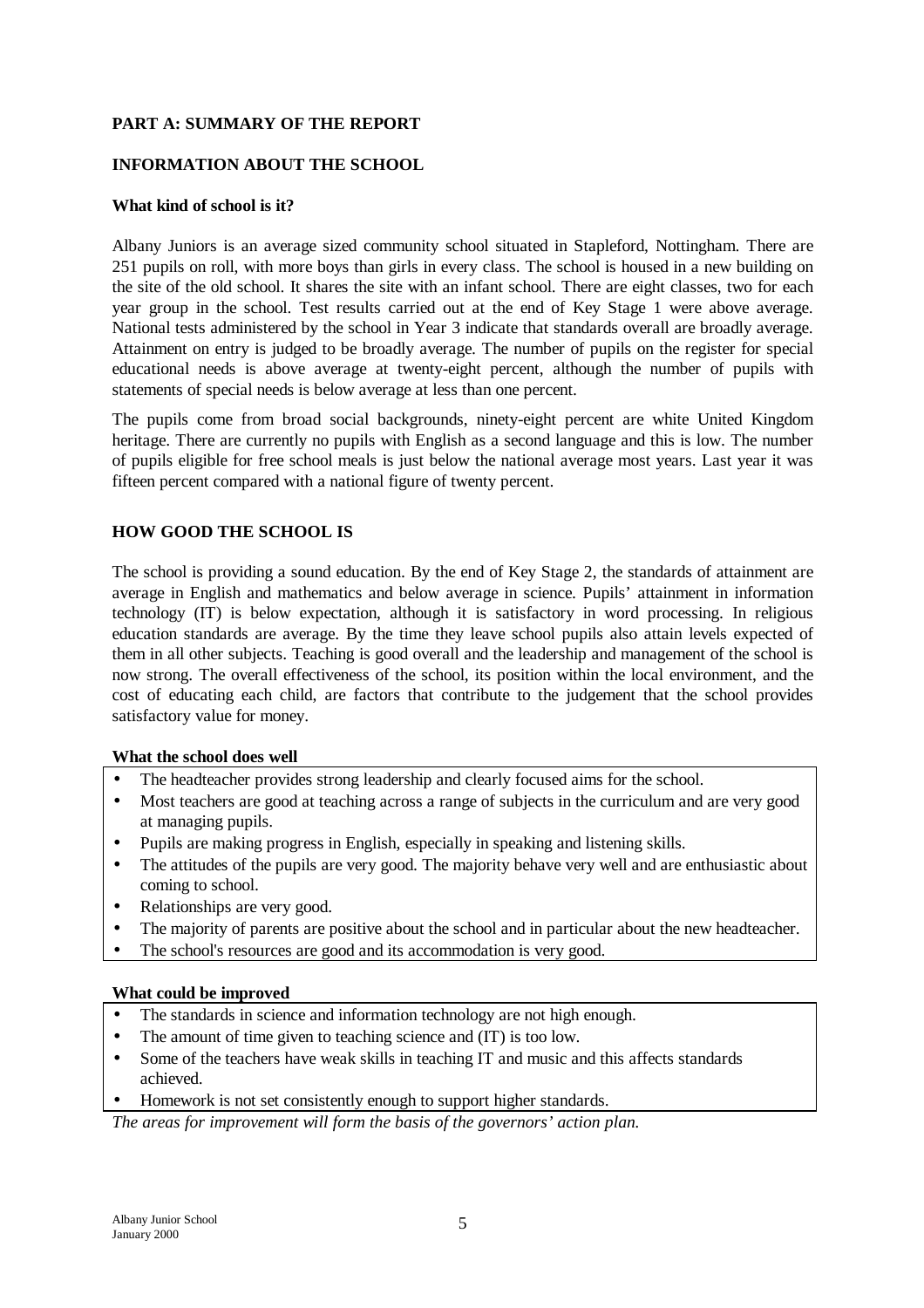## **HOW THE SCHOOL HAS IMPROVED SINCE ITS LAST INSPECTION**

The school was last inspected in November 1996. Since the last inspection standards are higher in national tests in English at the end of the key stage. They have been maintained in mathematics but are not so good in science. The literacy and numeracy strategies are being used positively to improve standards in English and mathematics. Pupils' skills in speaking and listening to each other have improved. The work in ability sets has also contributed to raising standards. Standards in IT are not as good as in other core subjects and are below expectation overall. Pupils do not have enough opportunities to use data handling and monitoring and control programs in mathematics and science. However, word processing skills are used well in many subjects. Teaching has improved overall and is more consistently good. There is less unsatisfactory teaching but some teachers are still not confident about teaching IT and music, although training for IT is planned. The provision for pupils with special educational needs has improved and is now good. The good attitudes and behaviour of the pupils has been maintained and pupils' relationships with each other and adults are very good. They are enthusiastic about coming to school. The new headteacher is already showing strong leadership skills and he has quickly gained the confidence of staff, governors and parents. He has begun to identify areas where the school can improve in the future.

## **STANDARDS**

The table shows the standards achieved by 11 year olds based on average point scores in National Curriculum tests.

|                        |             |      | compared with |                    |                                     |        |
|------------------------|-------------|------|---------------|--------------------|-------------------------------------|--------|
| <b>Performance in:</b> | all schools |      |               | similar<br>schools | Key                                 |        |
|                        | 1997        | 1998 | 1999          | 1999               |                                     |        |
| English                | D           | D    | B             | B                  | well above average<br>above average | Α<br>B |
| mathematics            | C           | D    | $\mathcal{C}$ | D                  | average<br>below average            |        |
| science                | C           | D    |               |                    | well below average                  | E      |

Standards in English are above average both nationally and when compared to similar schools. This has been a good improvement since 1998 and the targets set for pupils this year are also above average and achievable. Pupils speaking skills have improved and are now good. They listen well and contribute to discussions in class. Standards in reading and writing are in line with expectation. Standards in mathematics are in line with national average but are below those of similar schools. The tests results have fluctuated over time but the trend is one of keeping pace with national figures. Pupils are making progress towards their targets. Science standards are below average both nationally and when compared to similar schools. Good standards in science are unlikely to be reached unless more time is given to practical work and the consolidation and learning of information. Standards whilst average in English overall are not matched by similar high standards in science.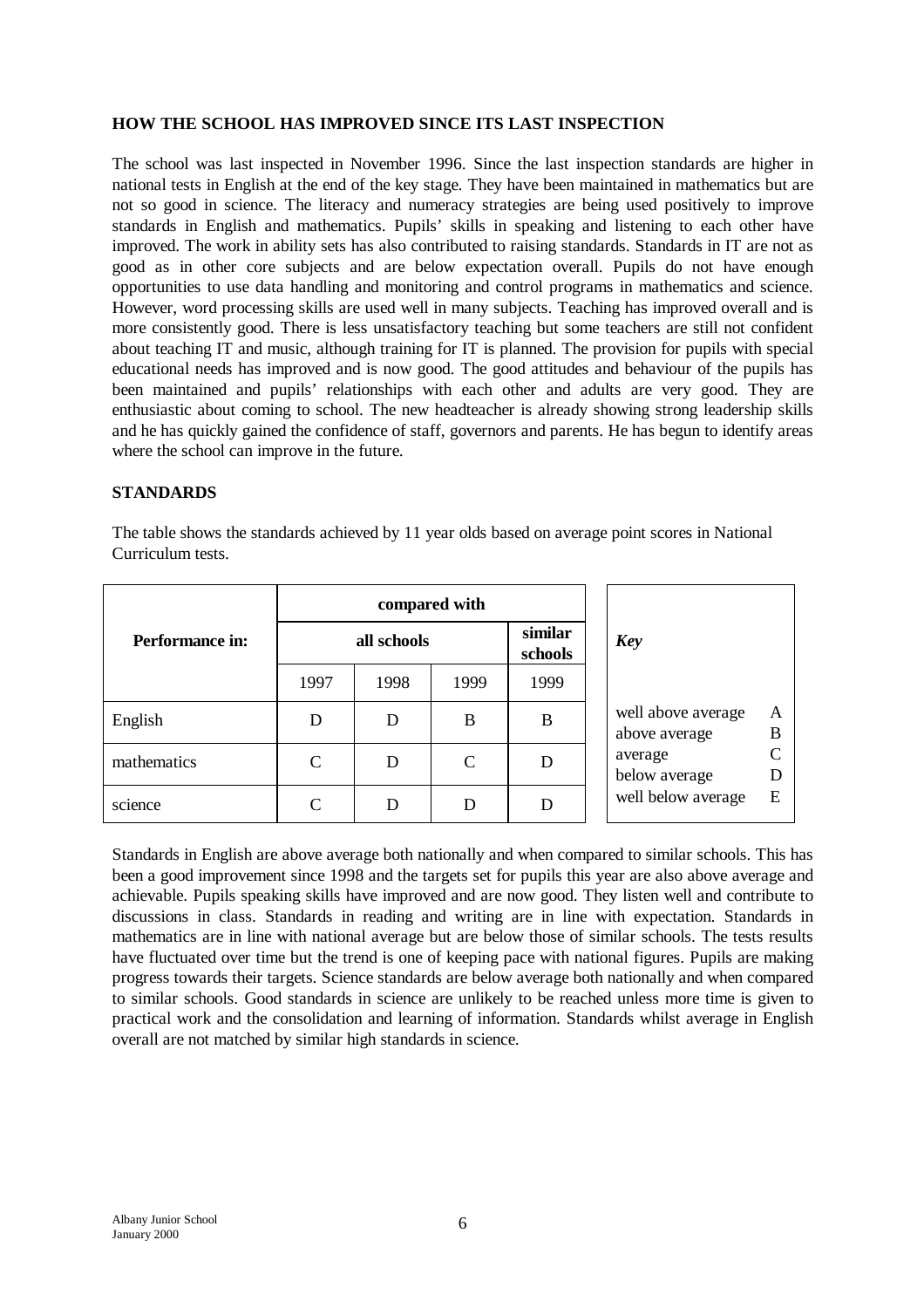## **PUPILS' ATTITUDES AND VALUES**

| <b>Aspect</b>                             | <b>Comment</b> |
|-------------------------------------------|----------------|
| Attitudes to the school                   | Very good      |
| Behaviour, in and out of<br>classrooms    | Good           |
| Personal development and<br>relationships | Good           |
| Attendance                                | Good           |

Positive attitudes, enthusiasm for school and good behaviour make a good contribution to standards attained and the quality of the learning. Staff sets good role models for the pupils. The personal relationships and the care and welfare of pupils to each other are features of the school. Independence and responsibility for learning are encouraged and pupils are keen to attend school, arriving punctually.

## **TEACHING AND LEARNING**

| <b>Teaching of pupils:</b> | aged 7-11 years |
|----------------------------|-----------------|
| Lessons seen overall       | Good            |

*Inspectors make judgements about teaching in the range: excellent; very good; good; satisfactory; unsatisfactory; poor; very poor. 'Satisfactory' means that the teaching is adequate and strengths outweigh weaknesses.*

The quality of teaching was good in over one third of lessons and very good in nearly a quarter of lessons. It was satisfactory or better in over nine out of ten lessons observed during the inspection. Teaching was at least satisfactory in all subjects and good in English, mathematics, science, design and technology, art, history, and physical education (PE). It is satisfactory in IT, music, geography and religious education (RE). Teaching was unsatisfactory in the lower end of the key stage and in one lesson at the top end of the key stage.

The good subject knowledge and skilled questioning challenges the pupils' thinking and their learning is consolidated in well run plenary sessions in literacy and numeracy. Teachers have very good strategies for classroom management and pupils respond with good behaviour and attitudes to school. There was a lively pace set in a mathematics lesson which supported good learning. The dynamic teaching seen in history and PE involved a good range of activities which used questions and answer sessions well and developed the pupils' learning in these subjects. Lessons are well planned in most classes and in some years teachers plan across the two classes in the year group. Planning was good in English and mathematics, where the literacy and numeracy strategy are being closely followed. Lesson plans used during the week were inconsistent in quality but most were good, with clear targets sets for pupils. Teachers mark work well and plan the next tasks for their pupils. Pupils often work independently and use IT during literacy sessions. However it is not well used to record data in mathematics, science or geography. Teachers plan effectively for pupils with special educational needs and their individual plans are effective and reviewed regularly by the co-ordinator. Pupils are set homework but this is not in regular amounts or consistent over time,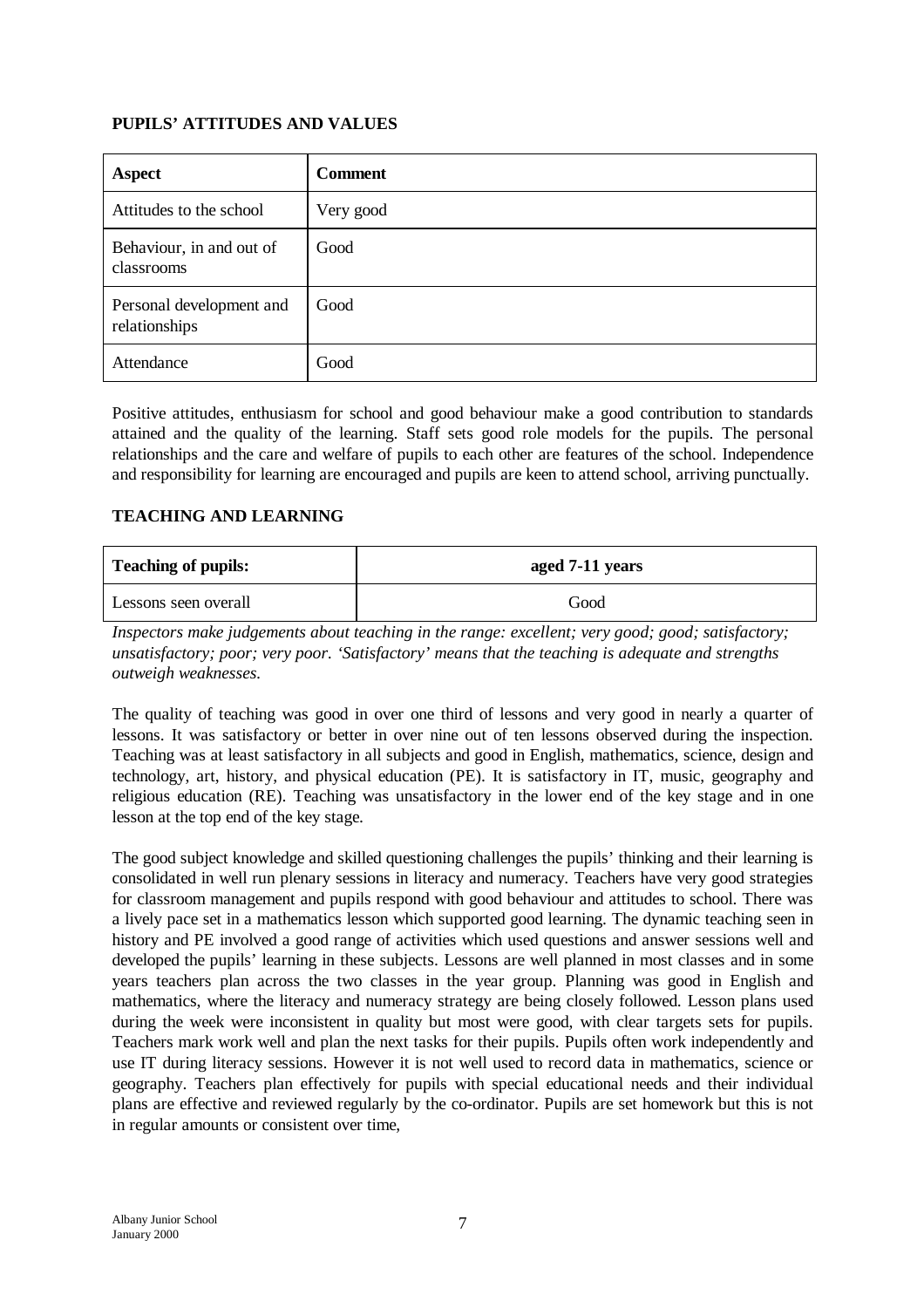Weaknesses in teaching occurs where subject knowledge, by class teachers, is insecure such as in music and data handling and monitoring and control work in IT. The lack of practical work in the science lesson prevented pupils from consolidating their understanding or remembering facts. Time and resources were not always very well used, such as space outside classrooms. Not enough curriculum time is allocated to science and IT through the school.

| <b>Aspect</b>                                                                                     | <b>Comment</b>                                                                                                                                                                   |
|---------------------------------------------------------------------------------------------------|----------------------------------------------------------------------------------------------------------------------------------------------------------------------------------|
| The quality and range of the<br>curriculum                                                        | Broadly based and relevant to all pupils.                                                                                                                                        |
| Provision for pupils with special<br>educational needs                                            | Effective individual planning, close monitoring and regular<br>liaison meetings with appropriate staff ensures good provision.                                                   |
| Provision for pupils' personal,<br>including spiritual, moral, social<br>and cultural development | The overall provision for pupils' spiritual, moral, social and<br>cultural development is satisfactory. The school provides good<br>academic and personal support to all pupils. |
| How well the school cares for its<br>pupils                                                       | All pupils are valued and cared for.                                                                                                                                             |

#### **OTHER ASPECTS OF THE SCHOOL**

The school has successful and effective links with the parents. All areas of the curriculum are taught but the use of IT in numeracy is under-developed. Time allocated to science and IT is low, affecting standards in these subjects. The monitoring of academic performance and the health and welfare of pupils are good.

## **HOW WELL THE SCHOOL IS LED AND MANAGED**

| <b>Aspect</b>                                                       | <b>Comment</b>                                                                                                                                                                                                                                                   |
|---------------------------------------------------------------------|------------------------------------------------------------------------------------------------------------------------------------------------------------------------------------------------------------------------------------------------------------------|
| Leadership and management by<br>the headteacher and other key staff | The new headteacher provides strong leadership and a clear and<br>accurate view of the school's strengths and weaknesses. The governors<br>and senior management team, as well as the teaching staff, share his<br>vision and have confidence in his leadership. |
| How well the governors fulfil their<br>responsibilities             | Governors fulfil their role well through structured committees including<br>one for strategic development of the school.                                                                                                                                         |
| The school's evaluation of its<br>performance                       | Staff evaluate test data and pupils' performance. Senior management<br>team and governors have begun to evaluate the effect of spending<br>decisions on raising standards                                                                                        |
| The strategic use of resources                                      | Accommodation is very good but as yet the shared areas outside the<br>classrooms are not fully used. Learning resources are accessible and<br>used well.                                                                                                         |

The school has a suitable number of qualified and experienced teaching and support staff. The coordination of special educational needs and subjects is good. Teachers are knowledgeable about most subject but some require additional training in music and IT to help them teach these areas of the curriculum more effectively. Budget management is effective, teaching and support staff are well deployed.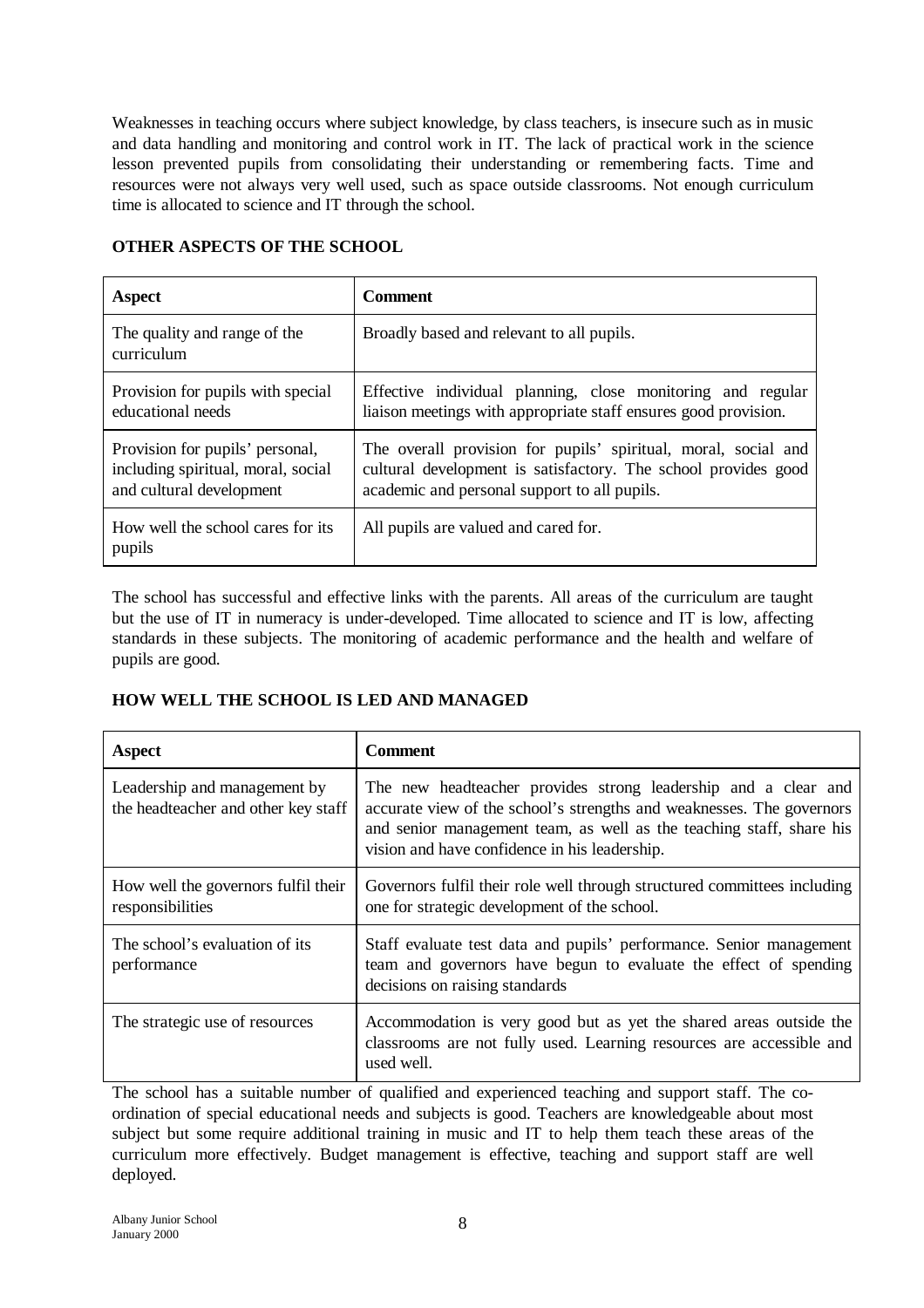# **PARENTS' AND CARERS' VIEWS OF THE SCHOOL**

| What pleases parents most                                    | What parents would like to see improved   |
|--------------------------------------------------------------|-------------------------------------------|
| behaviour is good                                            | the range of extra curricular activities. |
| they can approach the school with questions<br>and problems. | the amount and consistency of homework.   |
| the school helps their children to mature.                   |                                           |
| their children like school.                                  |                                           |
| teaching is good.                                            |                                           |
| the school expects children to do their best                 |                                           |
| their children make good progress.                           |                                           |
| they are informed about how well their                       |                                           |
| children are doing.                                          |                                           |
| the school is well managed                                   |                                           |
| the school works closely with parents                        |                                           |

Parents are very supportive of the school and were positive about most aspects. They were pleased that their children liked coming to school and that behaviour is good. Children are encouraged to do their best, teaching is good and pupils make progress. Inspectors support this view. Parents would like to see more homework set for older children, more consistency in homework setting between classes and to know what is expected of their children. They also feel that a wider range of activities could be offered outside the curriculum areas. Inspectors agree that homework is inconsistent and does not prepare pupils well for senior school. However the school offers an adequate number of extra curricular activities.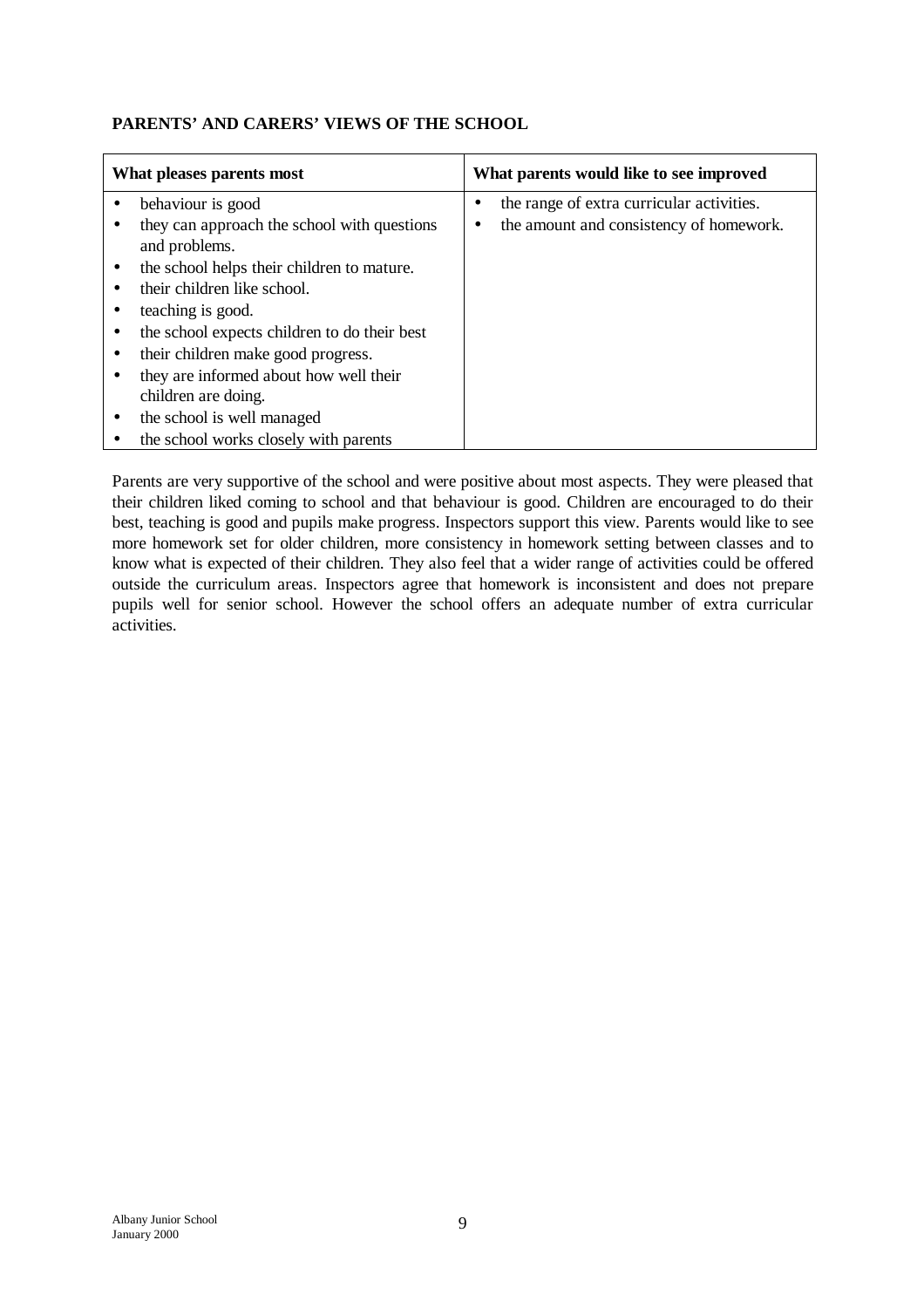#### **PART B: COMMENTARY**

#### **HOW HIGH ARE STANDARDS?**

#### **The school's results and achievements**

- 1. Attainment on entry to the school varies from year to year. For the present Year 3 standards in the Key Stage 1 tests were above average overall although when tested by the school using other national tests standards were average overall. Standards of the 1999 Key Stage 2 tests in English were high compared to national levels and the trend is one of improvement. These results are above those gained by pupils from similar backgrounds. There is a wide variation of ability within the present Year 6 pupils and for this academic year they have been divided into three ability sets. From lesson observations and scrutiny of pupils' work during the inspection, standards overall are average with some pupils achieving higher levels. Tests results are unlikely to be as good as last year. Girls and boys have performed slightly differently over the last three years, with girls performing below national averages across the three core subjects and boys performing well below average. This trend is likely to continue as more girls are in the higher sets for both mathematics and English.
- 2. Standards of speaking and listening seen during the inspection are above average. The shared text and focused word work of the literacy programme has a positive impact on the standards in most classes. In Year 6, pupils confidently discuss their chosen text. Since the last inspection, standards in speaking throughout the school have improved. Standards in reading are average overall but a number of pupils read at better than average levels in each group. Whole class work during the literacy hour helps pupils to extend their depth of vocabulary. The school allocates a considerable amount of time to daily reading outside the literacy hour. The provision of a good school library enhances their progress; there was evidence of the library being well used during the inspection week. Standards of writing overall are average However some higher attaining pupils use sophisticated sentence structure in their work and this is a good indication of rising standards. Pupils correctly used paragraphs to good effect and adopted a wide vocabulary. Throughout the school, presentation of work and handwriting is good.
- 3. The results from the 1999 national tests in mathematics show that, compared with schools nationally, attainment at the end of Key Stage 2 was in line with the national average. Pupils' results were below average when compared with similar schools. This is due to the below average percentage of pupils gaining the higher level 5. However, the overall results showed an improvement over 1998 and whilst results have fluctuated from year to year the trend is broadly in line with the national pattern and standards are rising. Inspection findings shows that the majority or pupils are working at the expected level for their age and standards are broadly in line with the national average. The current Year 6 contains pupils with a very wide range of ability and a significant minority of individual pupils still have difficulty with applying the four operations of number. These findings are similar to those reported in the previous inspection. Overall pupils are making steady progress towards the challenging targets which the school has agreed with the local educational authority. The girls' performance in the national tests was better than that of the boys. This trend is set to continue as the vast majority of girls are working in the upper class of the mathematics sets.
- 4. In the 1999 science tests standards are below average nationally and when compared to similar schools. Pupils are not achieving the higher levels of attainment and this is affecting standards overall. There is no significant difference in the attainment of boys and girls although attainment over time against national averages, for both, has fallen. This trend is likely to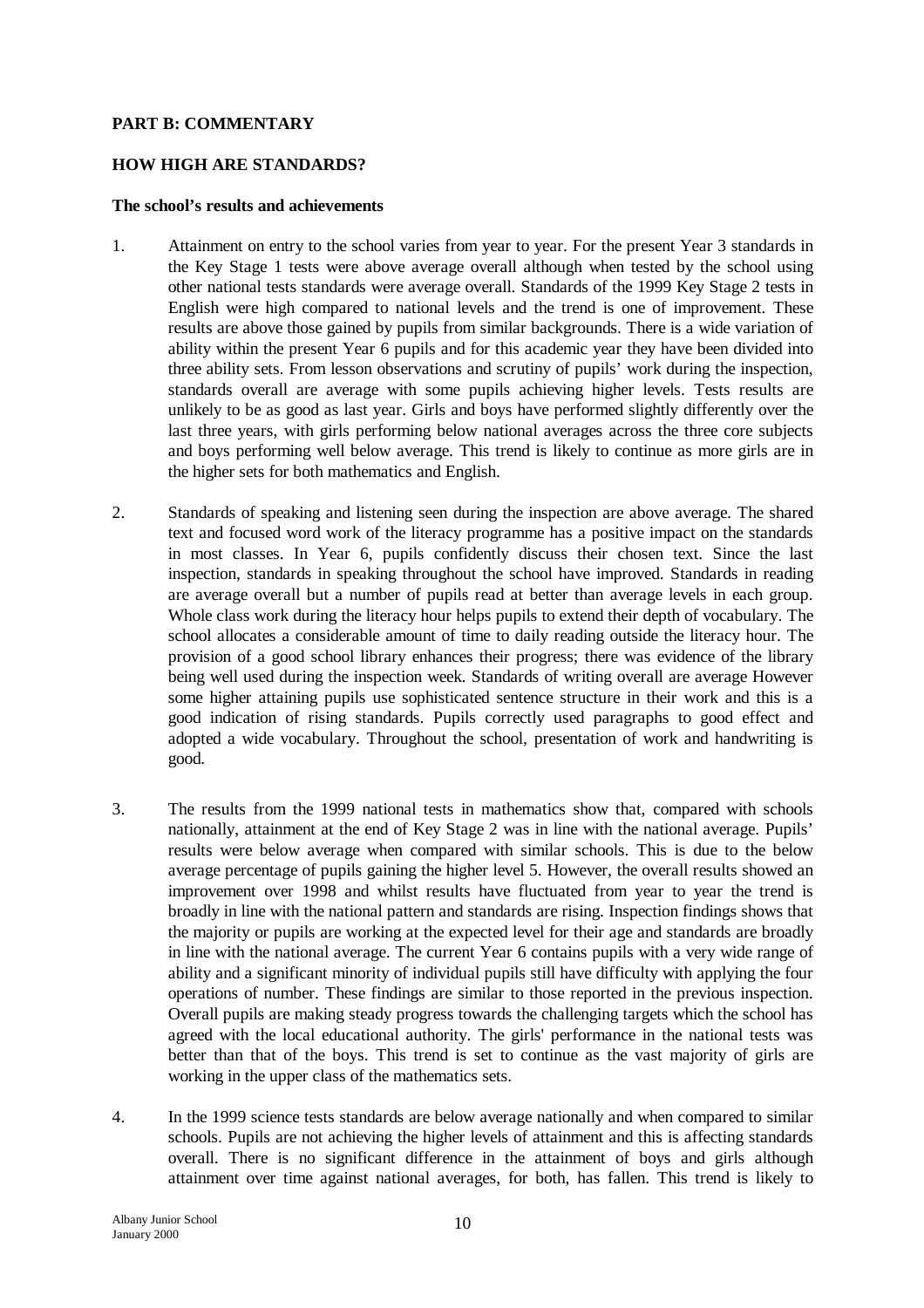continue this year unless more time is given to teaching the subjects so that pupils can consolidate information. The percentage of pupils achieving average levels of work (level 4) is close to national figures by the end of Key Stage 2 but the number achieving the higher levels (level 5) was well below national average. Teachers' assessment indicate that they expected pupils to do better than this. Only one lesson was time-tabled during the inspection but from evidence of pupils' work and interviews standards are below national levels. The written work in books is satisfactory and pupils have opportunities to record experiments and information learnt in lessons. They are able to write up investigations that they have carried out. Most of this work is individual to pupils' needs. However some of this work is copied text as all pupils have similar work in books. In discussions with pupils it is evident that they have difficulty in retaining knowledge and this affects standards achieved in tests. IT is not well used to support learning although some experiments had been word processed.

- 5. Standards in IT are below expectation overall by the end of Key Stage 2. On display and in the subject portfolio there were examples of pupils using word processors, graphic programs and data handling software, but there is little evidence of work using control and monitoring programs. From the evidence available standards in communicating information are in line with expectation. Pupils use word processors frequently during literacy lessons and to write up experiments in science. Pupils are able to manipulate the mouse and have skills in using the keyboard for typing text, editing, deleting and using the space and shift keys. Pupils who have and use computers at home have well developed skills. However those who do not have opportunities at home have more limited skills. Skills in entering data from mathematical surveys or scientific experiments are also not well developed for any pupils. Monitoring and control work is not used to support investigations into mathematical properties of shapes or to monitor, through sensors, data in geography and science.
- 6. Based on discussions with pupils, observation of teachers' documentation and work on display, pupils of all abilities make satisfactory progress in art. By the time they leave the school, the quality of their knowledge and understanding is at a level expected for pupils of this age. One Year 5 lesson in design and technology was observed during the inspection week. In this class pupils could cut and fix materials, design ways to improve their models and work independently. They were able to use tools such as saws and glue guns and a range of materials such as plastics and wood.
- 7. In geography it was only possible to see two lessons during the time of the inspection. Discussions with both teachers and pupils, as well as a scrutiny of completed work indicates that standards at the end of Key Stage 2 are broadly in line with national expectations. History was taught only in Years 3 and 4 during the inspection. A scrutiny of work and displays, combined with discussions with Year 6 pupils and teachers indicate that standards have been maintained since the previous inspection.
- 8. On the limited evidence from the two lessons seen and the scrutiny of work provided pupils are developing composing skills in Year 4 and have opportunities to listen to music from various traditional backgrounds in Year 6. By the end of Key Stage 2 standards in PE, are generally good in relation to national expectations. This is an improvement on findings of the previous inspection. Standards in gymnastics are good throughout the school. Pupils show imagination when exploring apparatus or developing sequences of movements incorporating different elements of speed and height. They show good control when mounting and dismounting apparatus and display good techniques in flight. Swimming was not seen, but an examination of the data held in school indicates that standards are good. The dance lesson observed in Year 6 shows that standards are satisfactory. Progress in lessons is generally good and is at least satisfactory over time, with good progress in some elements.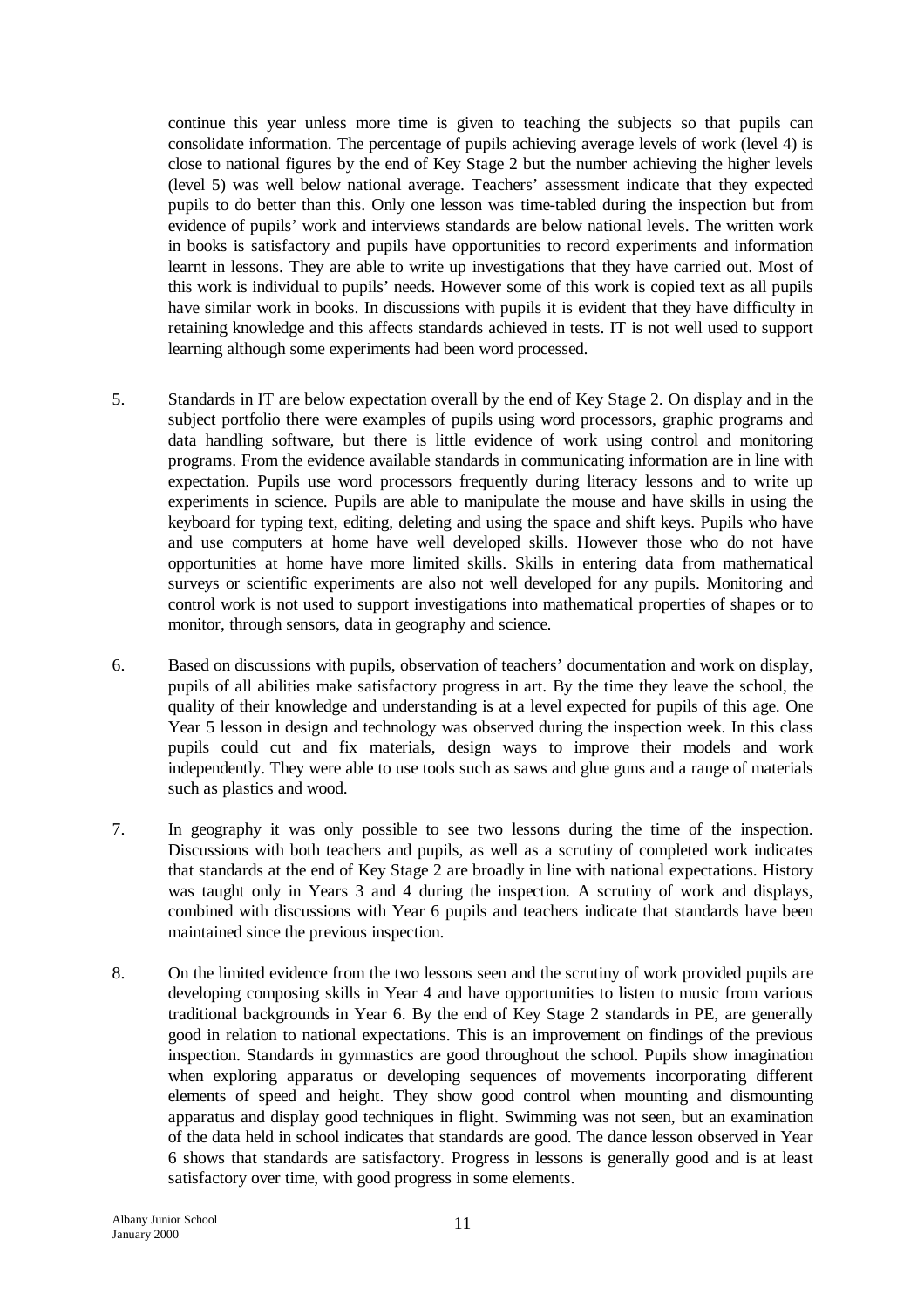9. Pupils with special educational needs are making good progress. Class teachers identify pupils and set clear targets for improvement based on assessments in Year 3, plus Key Stage test data from Year 2. The optional standardised tests in other years are also used to target support for individual pupils.

#### **Pupils' attitudes, values and personal development**

- 10. All pupils have a very good attitude to school and also show very good enthusiasm in lessons. Of the lessons seen during the inspection over nine in ten were characterised by satisfactory or better attitudes and behaviour and over one third were characterised by a good or better response from pupils. Most pupils are very attentive, stay on task well and appear to enjoy their work and this is something which parents particularly appreciate. The very good attitudes of pupils noted in the previous inspection report have been continued in the school. Overall lessons are well paced, interesting and engage pupils' attention well. Such positive attitudes among pupils makes a good contribution to standards attained and the quality of learning. There are a small number of pupils with rather limited spans of attention but these pupils are well managed by staff and quickly led back onto their tasks. Pupils also show very good interest and involvement in school life and participate in class as well as in a range of activities. Although the range of extra curricular interests are not extensive they are nevertheless well supported by pupils. Pupils work well together in lessons, join in class discussions well and share their ideas such as in a Year 4 creative writing class where pupils shared ideas about good beginnings for stories. Pupils show good commitment to their school in the duties they undertake such as helping in assembly, looking after the library and also in the help that Year 6 pupils give to helping readers in Year 3.
- 11. The pupils' behaviour overall is good. The positive features noted in the previous inspection report have continued. In most lessons and around the school the vast majority of pupils are sensible, polite and aware of the needs of other people. At play they are lively and energetic but show good-natured tolerance of each other. A small minority of pupils can be challenging but they are well directed by staff who show a sensitive approach to their needs. Pupils are very clear about what is expected of them and rise to meet these standards well. There is a clear understanding of the rewards for good behaviour and also the consequences of poor behaviour. There have been no recent exclusions. Pupils are careful with property, both their own and the schools. Good behaviour contributes to pupils' personal development within the school.
- 12. The personal development of pupils and relationships are good. Very good relationships especially between staff and pupils are a feature of the school. Staff provide good role models showing care and courtesy in their relationships with pupils. Pupils show kindness and concern for each other and listen politely to the contributions that others make to discussions in class. Bullying, racism and sexism are not features of the school and the absence of such oppressive behaviour is good. When incidents of unacceptable behaviour do occur, sometimes in the form of over excited and rough play or name calling, they are dealt with promptly by staff. Pupils have a good understanding of how their behaviour affects others and this is successfully reinforced in the school in lessons, in the assembly programme and through the behaviour policy. The school gently emphasises the importance for pupils to develop independence and take responsibility for their actions. Within this ethos pupils are encouraged to take ownership for their work as well as for their actions.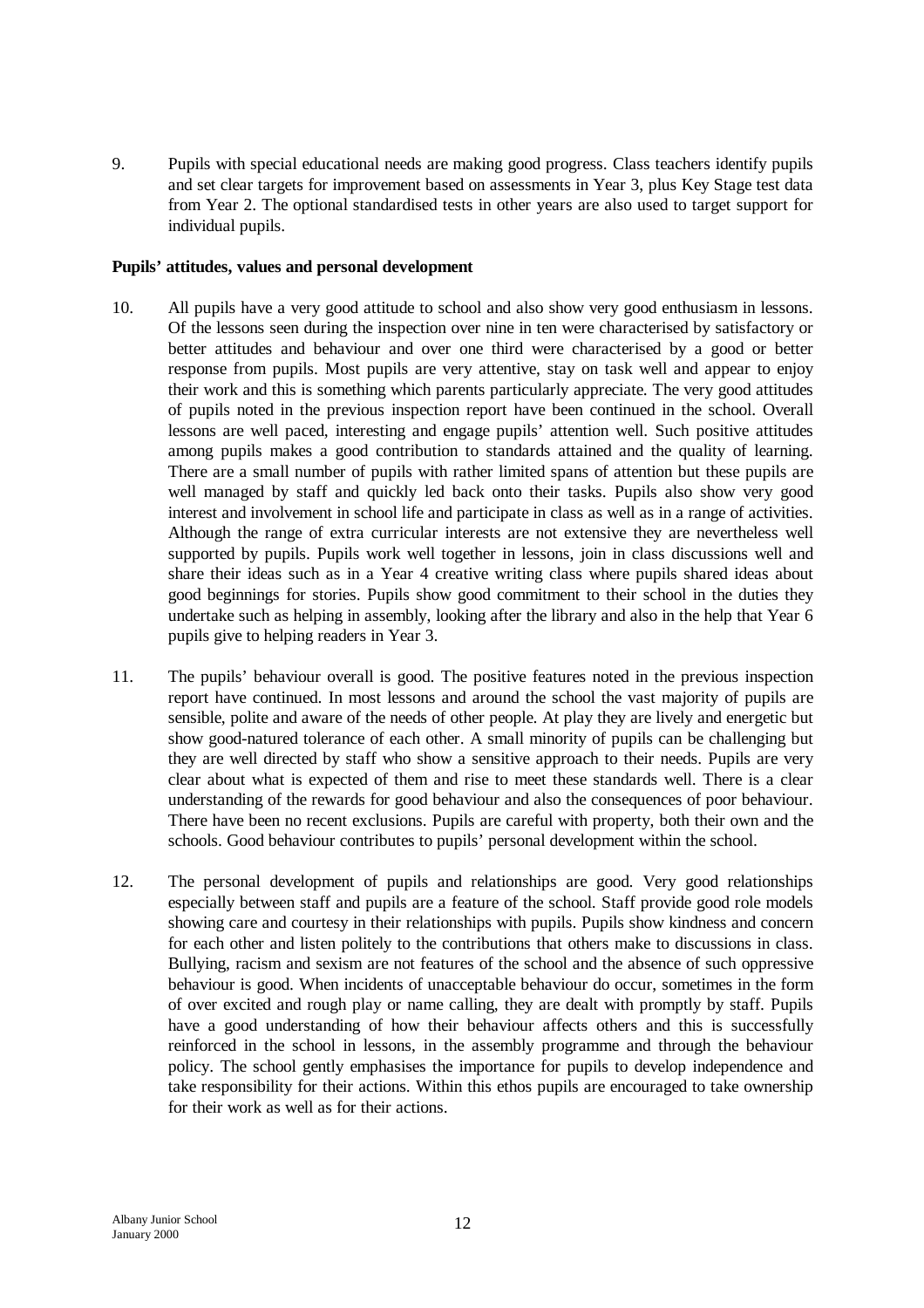- 13. Pupils' awareness of others and respect is good. The school works well to foster respect for the feelings, values and beliefs of others. In geography, art, music, history and religious education this area of personal development is well planned and consistently emphasised. For example, in the work being undertaken in Year 5 classes pupils are learning about life in a village in India. They study the religious beliefs of people and how this shapes their lives and also learn about the art and music of that country. Pupils also show good recognition of the needs of others beyond the school community and actively support charities and fund raising initiatives such as the Blue Peter Appeal. Pupils generally are relaxed and mix well both in lessons in paired and group work and also when at leisure.
- 14. Attendance is good and above the national average for similar schools at over ninety-five per cent. Unauthorised absence is in line with the national average. Registers are taken efficiently and there are good procedures for reporting and following up on absences. Punctuality to school is also good. The school is visited by the Education Welfare Officer once each term.

## **HOW WELL ARE PUPILS TAUGHT?**

- 15. The quality of teaching was good in over one third of lessons and very good in nearly a quarter of lessons. It was at least satisfactory in over nine out of ten lessons observed during the inspection. Teaching was good in three quarters of lessons in Years 4 and 5 and two thirds in Year 6. However a third of lessons seen in Year 3 were unsatisfactory or poor. Teaching was at least satisfactory in all subjects and good in English, mathematics, science, design and technology, art, history, and PE. It is satisfactory in IT, music, geography and RE.
- 16. The good subject knowledge and skilled questioning skills used by teachers challenges the pupils' thinking and learning and this is consolidated in well run plenary sessions. However subject knowledge in music by class teachers is less secure and teachers still lack confidence in teaching data handling and monitoring and control work in IT. The lack of use of practical work in the science lesson seen prevented pupils from consolidating their understanding of photosynthesis through the conducting of a simple experiment. Time and resources were not always very well used. Examples of this was the too small school plan used in one geography lesson and the long time taken to explain a game in Year 6.
- 17. Teachers have very good strategies for classroom management and pupils respond with good behaviour and attitudes to school. There was a lively pace set in a Year 6 mathematics lesson observed and the setting of pupils by ability in numeracy and literacy in Year 6 contributes to the pace and challenge of the lessons. Group work in sets further improves the learning because pupils are given challenging tasks based on their own ability and prior attainment. Teachers mark work well and use this knowledge to plan the next tasks for their pupils. Pupils often work independently and use IT well in group work during literacy sessions. However it is not well used to record data in mathematics, science or geography. Pupils are set homework but this is not in regular amounts or consistent over time, although IT is used well at home if pupils have computers to use. Parents felt that pupils could receive more homework at the top end of the school to prepare them better for senior school.
- 18. The dynamic teaching seen in Year 4 in mathematics, history and PE involved a good range of activities which used questions and answer sessions well and developed the learning in these subjects. Teachers have good relationships with pupils and this was apparent in Year 6 where well focused objectives were set for one mathematics lesson. In Year 3 the use of good vocabulary in art extended the pupils' learning.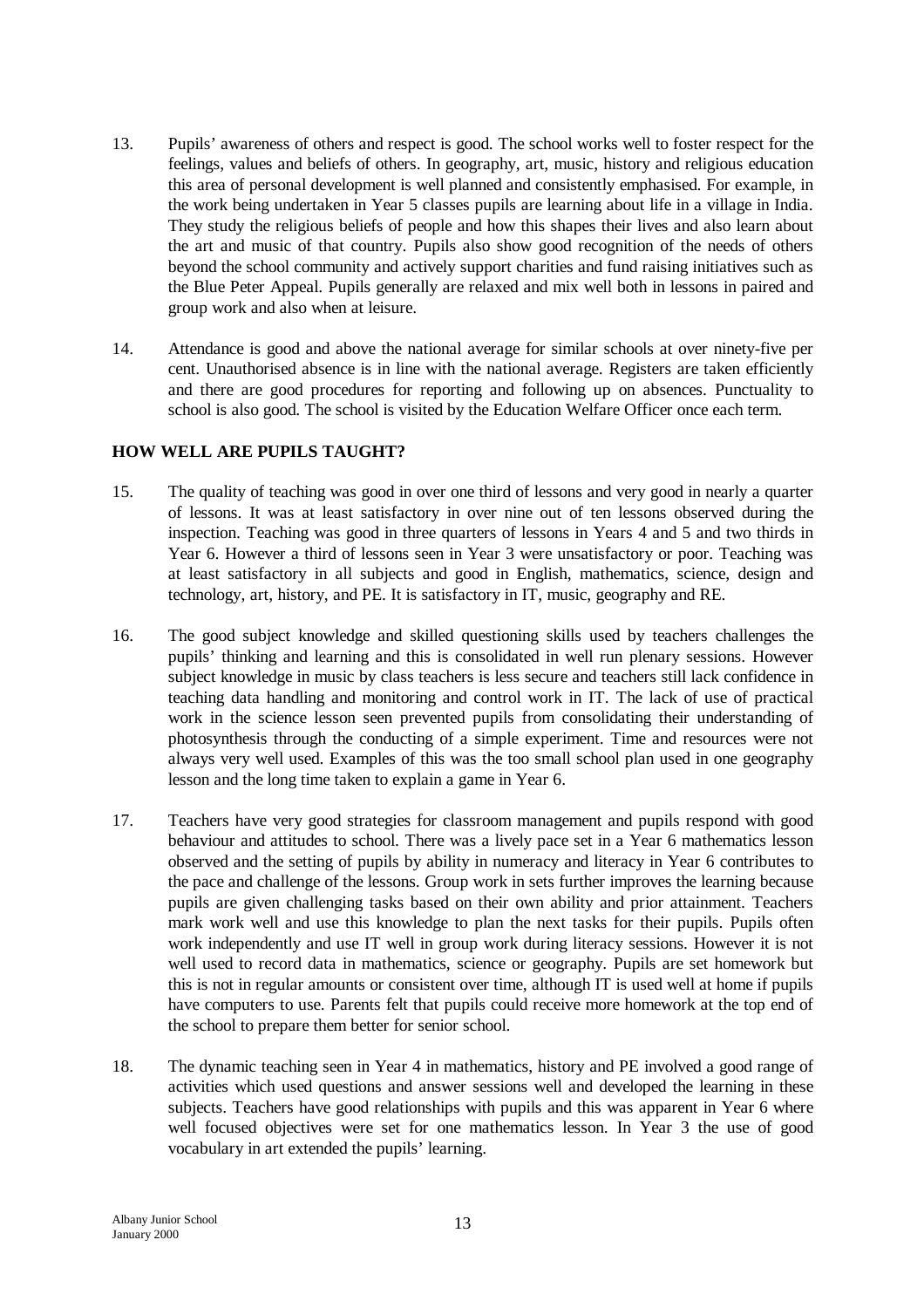- 19. Lessons are well planned in most classes and in some years teachers plan across the two classes in the year group. Planning was good in English and mathematics where the literacy and numeracy strategy are being closely followed. This ensures equal opportunities for learning in these year groups and provides consistency of approach. However in Year 3, teaching is variable and at times unsatisfactory or poor. Planning is inconsistent across the year group and in one class does not follow the recommended literacy format as well as in the other class. For example times for sessions are not stated on the planning. In this class almost all the teaching was unsatisfactory or poor. Lesson plans lack detail and questions asked of pupils do not develop independent thinking. For example the teacher misses opportunities to build on pupils' responses and tells them what they should answer. Incorrect answers are not challenged and resources such as the white board are not used well. The differences between the classes for this year group means that pupils in Year 3 are not receiving an equally good education
- 20. Teachers plan effectively for pupils with special educational needs and their individual plans are effective and reviewed regularly by the co-ordinator. Good systems are in place such as the use of outside agencies like the 'Outreach' teacher and the Educational Psychologist who are involved for pupils on Stage 3 and above. Fortnightly meetings of classroom assistants, the coordinator and the 'outreach' teacher ensure all parties are kept fully informed. Classroom assistants, who have a daily liaison meeting with the class teacher, keep notebooks about the progress of each pupil.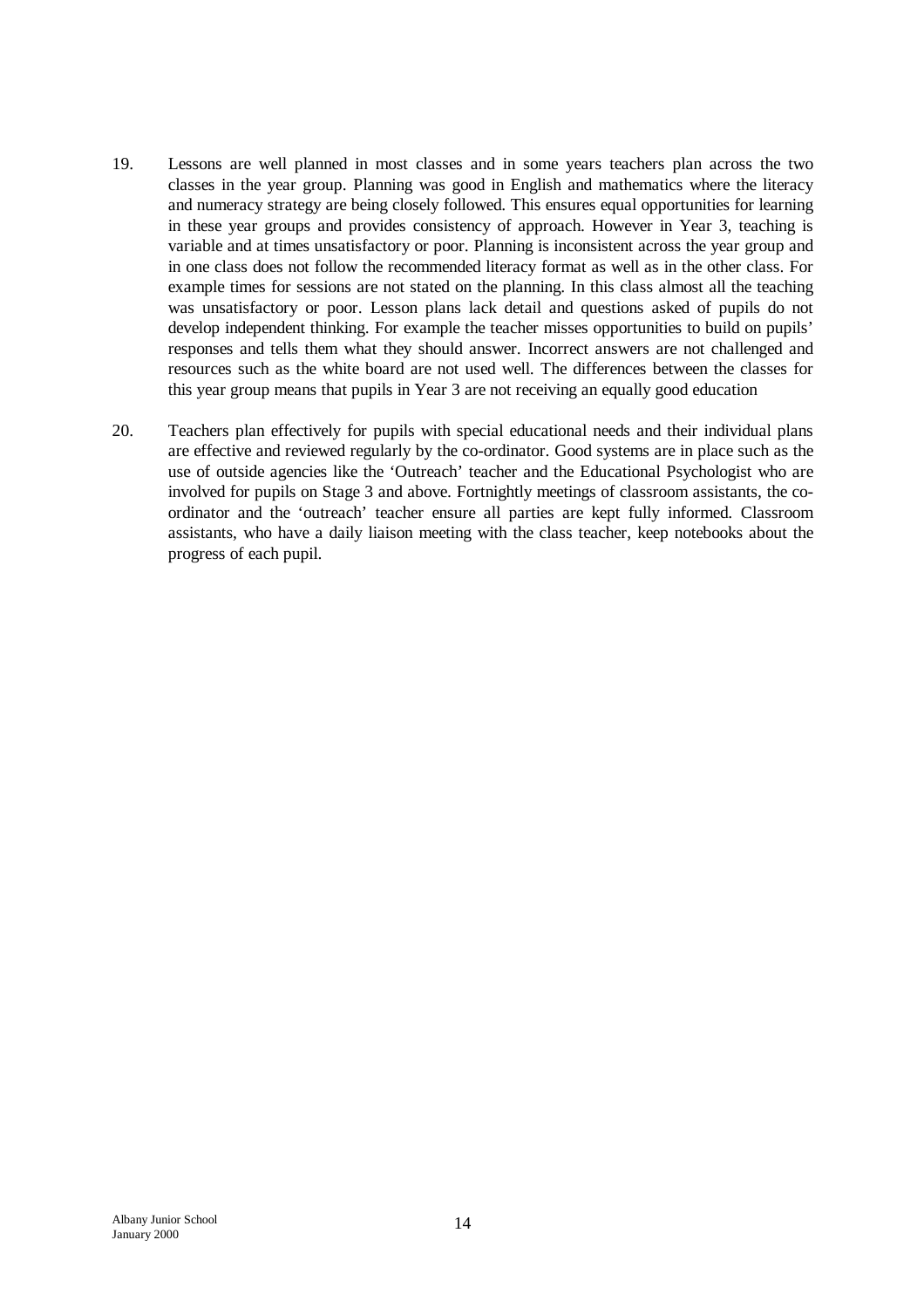## **HOW GOOD ARE THE CURRICULAR AND OTHER OPPORTUNITIES OFFERED TO PUPILS?**

- 21. The curriculum is broadly based, and relevant to the needs of pupils in Key Stage 2. It reflects the aims of the school and the requirements of the National Curriculum are met. The curriculum provides for the teaching of religious education in accordance with the locally agreed syllabus. However, use of information technology and numeracy across the curriculum are not fully developed. The provision for personal, social and health education is satisfactory and includes a drugs education programme. There is an appropriate policy for sex education which, along with other aspects of health education, is taught as part of the science curriculum. Since the last inspection the school has taken steps to implement the recommended improvements. National schemes of work for science and design technology have been adopted in Years 3 and 4. There is now a greater emphasis on investigative work in science and mathematics and an increased range of activities in design technology. Also a revised art curriculum plan is proving effective and pupils are making better progress in their understanding and knowledge.
- 22. The total teaching time is in line with the recommended minimum. However, there is an element of imbalance. An appropriate amount of time is allocated to all subjects except for science and information technology. This affects pupils' progress in these subjects as there is insufficient time for pupils to develop and consolidate subject specific skills. An additional period is spent on the development of pupils' writing skills and a considerable amount of time is allocated to daily reading over and above the requirements of the literacy hour. The structure of the school day does not make for the most effective use of curriculum time as morning sessions are longer than the literacy and numeracy lessons. During these 'spare' ten or fifteen minutes pupils were observed reading or being informed about the afternoon's activities and this is not a good use of curriculum time when other subject areas are short of time.
- 23. The whole school planning system is good and provides consistency in teachers' planning. Although there is some variation in quality, most short-term plans used during the inspection, identified clear learning objectives and provided detail of the organisation of teaching and learning. All subjects have a policy statement but the vast majority of these are in need of review and update. A timetable to address this is outlined in the school development plan. The literacy and numeracy strategies have been fully implemented. The English curriculum is good. There are many planned opportunities to develop pupils' literacy skills across the curriculum. Good use is made of information technology. The set classes, a strategy for raising the standards of attainment, focus on helping pupils to achieve school targets.
- 24. The curriculum is enriched by visits out and visitors to support work across the curriculum, particularly history and science. The visiting artist made a great impact and helped pupils to produce a very interesting range of masks. The range of extra-curricular activities and clubs, although limited to mainly sports, is adequate overall. The residential trip for Year 6 provides a valuable opportunity for pupils to develop further their social skills. However, the school's involvement with the wider community is not extensively developed.
- 25. The school makes satisfactory provision for pupils' spiritual development. Assemblies take place daily and are mainly Christian in character. These are well planned and include bible stories or stories with a clear moral or social message, hymn singing, and prayers. Acts of collective worship fully meet statutory requirements. Through the study of the major world religions pupils are introduced to values and beliefs other than their own. Opportunities to promote spiritual awareness arise in other subjects such as music, art, dance and literature but these are not fully exploited.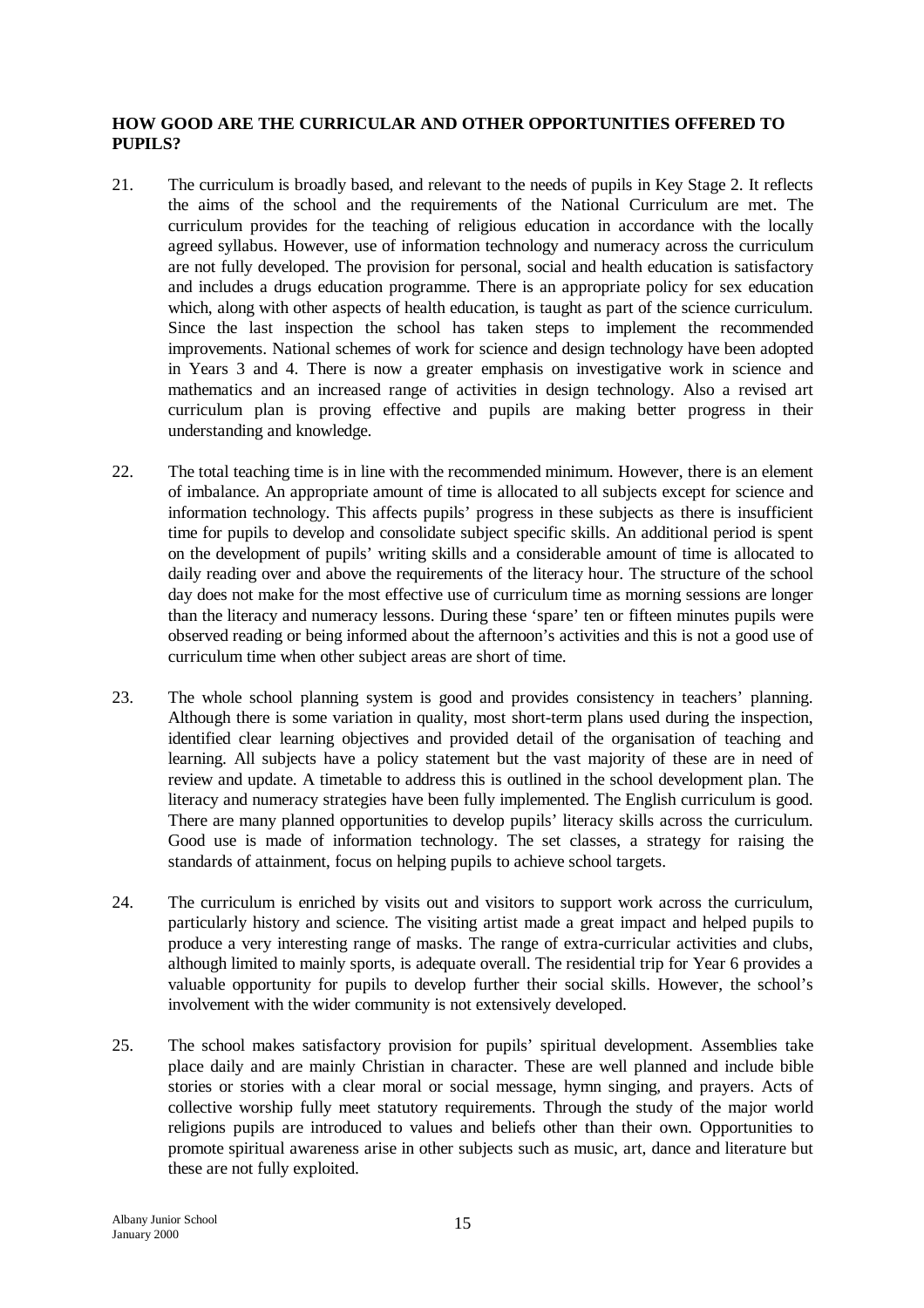- 26. The school makes good provision for pupils' moral development and gives strong emphasis to moral values and a code of conduct. All pupils are clearly taught the difference between right and wrong and the school has high expectations of their behaviour. They are encouraged to make responsible choices and to take responsibility for themselves, each other and the school. Religious education and assembly present opportunities to consider moral issues. An example of this was the story of 'The Monkey and the Crocodile' which encouraged pupils to consider the consequences of their actions and the effect it has on others.
- 27. Provision for pupils' social development is good. Teachers provide good role models and successfully encourage pupils to relate positively to each other. Pupils happily work and play together. There are frequent opportunities for pupils to work collaboratively with a partner or in a group and to share equipment and resources. For example, playing 'pairs' to match apostrophes in literacy, and in numeracy discussing in groups the operations needed to solve problems. The pairing of Year 6 pupils with Year 3 for reading provides friendship and support for the younger ones, and at the same time, provides older pupils with a better understanding of the nature of responsibility. Opportunities are provided for pupils to take responsibility for jobs their classroom and around the school; for example, as library monitors. However, there are few planned opportunities for older pupils to play a more significant role in the school community. Visits out of school, particularly the Year 6 residential visit to Hathersage, enable pupils to exercise responsibility and to develop socially. Opportunities for personal development in extra-curricular activities is satisfactory although limited in range.
- 28. The school's provision for pupils' cultural development is satisfactory. The religious education curriculum as well as looking at works of art from Indian and Egyptian cultures deepens pupils' cultural awareness, as does the opportunity in literacy to read texts reflecting other cultures. Visits to places of interest and history workshops are used appropriately to enhance pupils' understanding of national history. In response to the previous inspection report more prominence is given to displaying work depicting other cultures; for instance the Year 6 work on Buddhism. However, there is still more that could be done to prepare pupils for life in a multi-cultural society.
- 29. The school's commitment to equal opportunities is, for the most part, supported by planned opportunities to meet the needs of pupils. Pupils have equal access to the curriculum in most respects. Pupils are taught in mixed ability groups for most subjects with the exception of English in Year 6 and mathematics in Years 4, 5 and 6. Setting by ability takes place in these lessons. There is a wide range of ability within both the mixed ability and the set classes. Teachers take steps to ensure that the differing needs of pupils are met. However, the shortterm planning does not always make sufficient provision for pupils of differing abilities.
- 30. The provision for pupils with special educational needs is well managed and organised. They have access to the full curriculum and through teaching arrangements. They receive specific guidance from support teachers and assistants through a combination of in class support and withdrawal. Every effort is made to ensure that pupils have full access to the curriculum although withdrawn during lessons. The curricular opportunities and statutory requirements are met for pupils with special educational needs. Individual education programmes are effective in ensuring that needs are met and enable the pupils to have full access to the curriculum. The provision for pupils with educational statements are regularly checked by the co-ordinator, the 'Outreach' teacher and educational psychologist. During the inspection two pupils were observed missing assembly time because of their on-going work with support assistants. This means they miss being fully involved in assembly time for collective worship.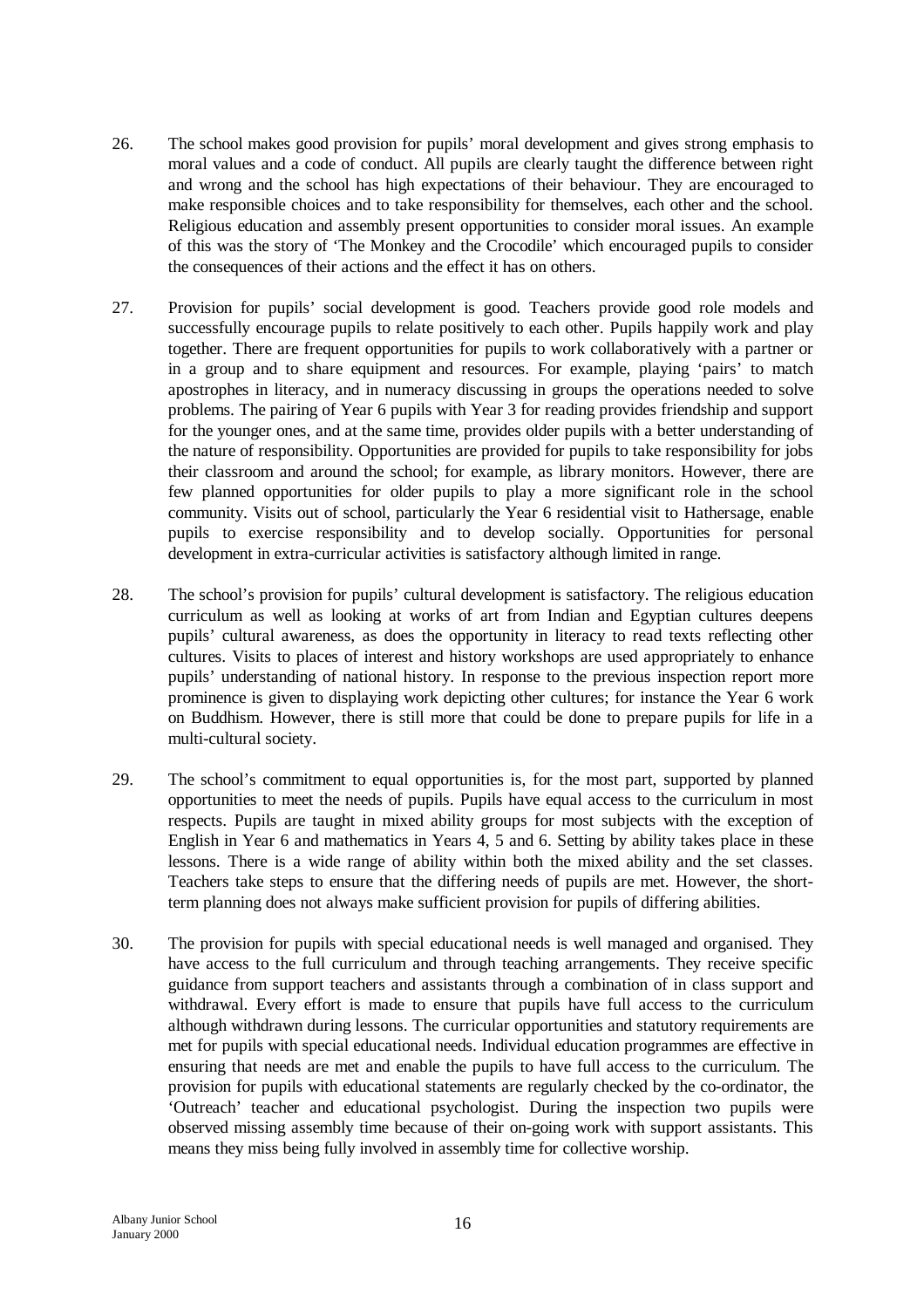31. The school is improving links with the infant school and opportunities for paired support pupils' personal and social development. Links with the local comprehensive to which many pupils transfer at the end of Year 6 are well established. Pupils have opportunities to meet their teachers and to visit the comprehensive.

## **HOW WELL DOES THE SCHOOL CARE FOR ITS PUPILS?**

- 32. The school provides a secure and caring environment in which all pupils are valued. This positive feature of the school has been maintained since the previous inspection. The steps taken to ensure pupils' welfare, health and safety, including the school's arrangement for child protection are satisfactory. The headteacher is the designated person for child protection. The school follows county guidelines for child protection. Teachers know their pupils well and they are quick to observe any personal difficulties and to take appropriate and remedial action. The school has a clear policy for health and safety and this is reviewed regularly. Two members of staff are fully trained in first aid and the school has sensible procedures for dealing with pupils who are unwell and requiring regular medication. There are regular inspections of the school site and equipment used in the school.
- 33. Procedures for monitoring and improving attendance are satisfactory overall. The school has a good attendance profile and has in place sufficient monitoring of procedures to meet their needs. The school reviews pupils' attendance weekly. The majority of pupils are well behaved. Where behaviour is poor it is well recorded and appropriate monitoring procedures are used to meet the needs of individual pupils. Rewards and sanctions are clear, consistently applied and well respected by pupils. The strategies developed by the school are effective.
- 34. Monitoring of educational performance and personal development is good. Staff use a range of strategies, including formal assessments and individual education plans for some pupils, to identify and meet individual needs. The school has devised a new format for these plans, which is easier for teachers to use and which targets pupils' individual needs. Teachers and special needs assistants use these plans well as an aid to structuring teaching. The school identifies and meets the individual needs of pupils with special educational needs. There is good liaison with outside agencies. There are effective assessment procedures for placing pupils on the register and for monitoring their progress. Reviews of statements are up to date and the use of outside agencies clearly documented.
- 35. There is a good new assessment policy with clear guidelines in place. Effective use is made of the baseline assessment taken by Year 3 pupils and the national tests for seven-year-olds. This helps to ensure that children are making progress in relation to prior attainment levels. Pupils in Year 3, 4 and 5 take the optional standardised tests. The results from these tests have been used this year to place the children in appropriate sets for mathematics in Years 4, 5, and 6. Setting for English and mathematics takes place in Year 6. The school plans to introduce the approved local county assessment tests in the next academic year. This will allow comparative assessment on a wider basis.
- 36. Good use is also made of regular assessment to improve curriculum provision and since September, assessment information is being used well to set targets for individual pupils. These are shared with pupils and parents. This process is an improvement made since the last inspection. Each class teacher organises an individual reward system, which provides recognition and encouragement of achievement. This is clearly displayed in the classroom.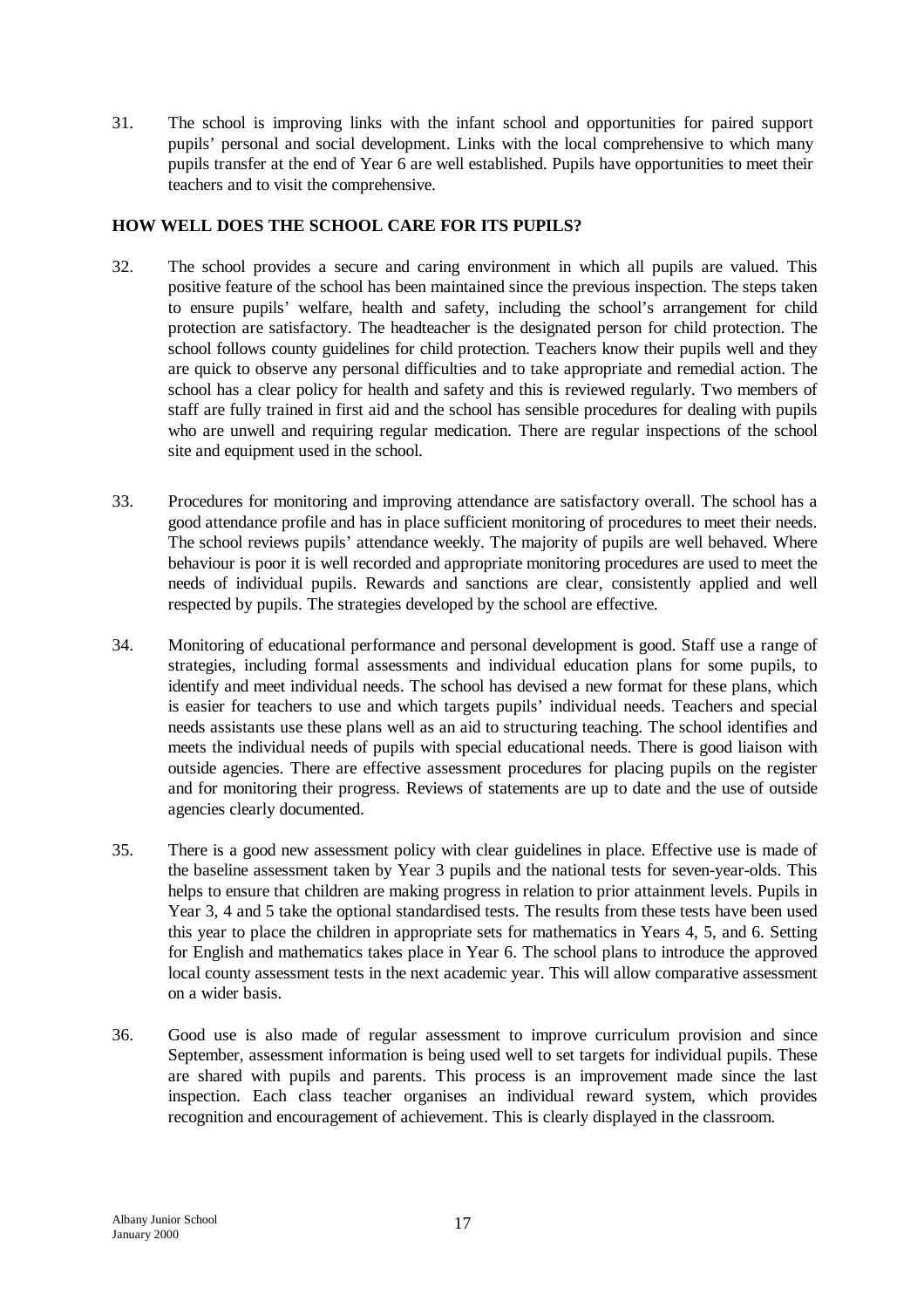37. The school provides good academic and personal support for its pupils in order to raise the levels of their individual achievement. Classroom support assistants work closely with the teaching staff to monitor the academic and personal progress being made by the pupils identified as having special educational needs. These pupils receive a good and appropriate level of support and guidance.

## **HOW WELL DOES THE SCHOOL WORK IN PARTNERSHIP WITH PARENTS?**

- 38. Parents have a generally positive perception of the school as a caring environment in which their children are encouraged to do their best and work hard. Parents especially value the good teaching in most classes and the fact that their children like coming to school. Parents feel comfortable about approaching the school with questions and problems. Some parents were unhappy about the quantity of homework and the inspection identified some inconsistencies in the quantity and quality of homework. The school is reviewing homework provision. Some parents were not happy about the range of activities outside lessons. Overall the inspection found the range of visits and extra curricular activities was limited but valuable, and well supported by a number of interesting contributions from visitors to the school. Some parents would welcome closer involvement with the school. The school recognises that regular parental contributions are limited and are eager to encourage more parents to be part of its daily life.
- 39. The school has developed satisfactory and effective links with parents and is working with increasing success to improve and extend these. However, the partnership with parents is not as positive as those identified in the previous inspection. Since the last inspection there has been a period of two years when the headteacher was absent from school because of ill health. Now new initiatives are evolving and areas of positive development for the future are being identified; one such area is improving the partnership with parents. Each term parents have the opportunity to meet staff and at the spring and summer meetings they can discuss in detail their child's progress. The annual reports of pupil's are clear and well structured but there are significant inconsistencies between classes in both the detail of the content and the style of presentation of the reports. Information technology is not reported on separately. There is satisfactory information about the progress made by pupils in class but this is not always linked to clear guidance about how progress can be further improved.
- 40. The range and quality of information provided for parents is satisfactory and has recently been improved by the introduction of information about what is to be taught in each class through the term. This initiative has been welcomed by parents and is helping to strengthen the partnership with parents. The parents of pupils with special educational needs are fully involved in the identification of their children's needs and are involved with the reviews of progress.
- 41. The event organised to explain the new numeracy strategy in school has been helpful to parents. This has given parents a valuable insight into a new curriculum development. The increased information for parents about what is being taught in the classroom enables them to provide more effective support for their child at home. The home/school link book is well designed and gives parents a medium to communicate with school as well as to provide information about homework. As yet the use of the book is variable and does not yet form an effective link with parents in all classes. School publications are clear, well presented and very informative. However, the annual report of governors to parents does not contain the full range of information required and thus does not meet statutory requirements. Omitted from the report is sufficient information relating to the school's policy and provision for pupils with disabilities, information relating to any resolutions taken at the previous meeting or information about progress with the action plan following the previous inspection report. In addition there is only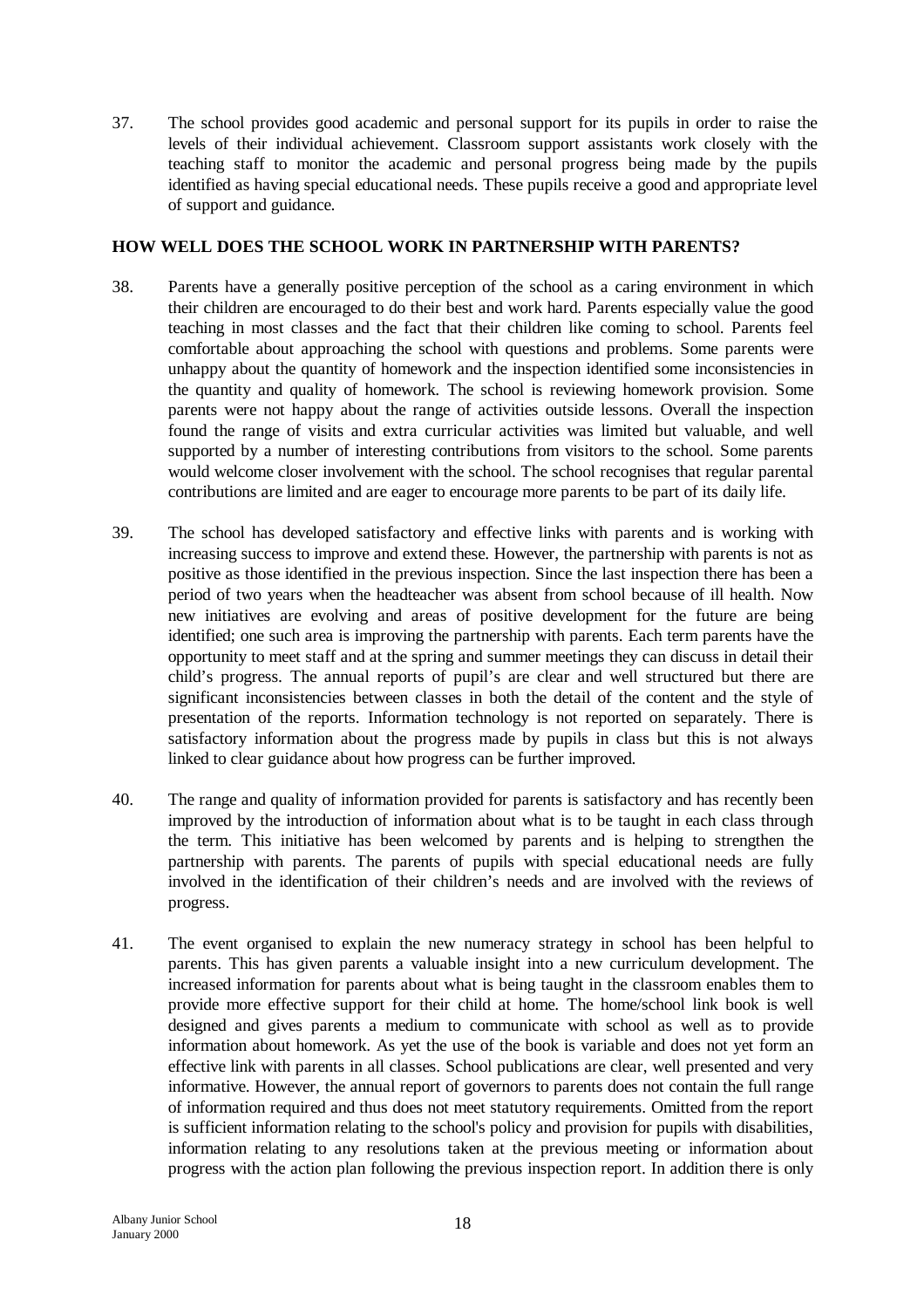brief information about the governors' policy for pupils with special education needs and the school's test results at Key Stage 2. Information for new parents is satisfactory and the induction of new parents and pupils into the school is sensibly organised. All parents have a good command of English but the school shows care and sensitivity in communicating with a few parents who are unable to read or write.

42. The impact of parents' involvement with the work of the school is satisfactory. The school seeks to encourage good parental involvement but accepts that this is still an area to be developed. Large numbers of parents do not assist in school as noted in the previous inspection. A few parents make a regular contribution to school by helping with practical work in classes or by accompanying pupils on swimming trips and one parent helps with an after school club but such help is not extensive. Particularly valuable is the positive way in which parents of pupils with special needs are involved. The work of the parent support group (A Team) is valued in the school and the funds raised by them are welcomed. The home school agreement has had a positive impact on the school and the consultation process involved has been a valuable experience. The school is about to revise the behaviour policy and see this as a further area for parent consultation and involvement. Parents have not yet been involved in any structured consultation process by the school beyond the home/school agreement but the school plans to involve parents in future in policy reviews such as the proposed behaviour policy revision.

## **HOW WELL IS THE SCHOOL LED AND MANAGED?**

- 43. The school has undergone a period of transition since the departure of the previous headteacher and the recent appointment of her replacement. The new headteacher provides strong leadership and has a clear and accurate view of the school's strengths and weaknesses, which he shares with the senior management team. Together they are firmly committed to ensuring that pupils attain well, in line with the school's aims, which also place emphasis on pupils' personal development. The situation is unchanged since the previous inspection, but the headteacher has specific plans to improve the present good management structure such as delegating budgeting and monitoring procedures to all staff with management responsibilities. Recent improvements in planning procedures have also been effective in promoting a team approach. The consequent improvement in teaching and learning is exemplified by the equal opportunities enjoyed by both classes in each year group.
- 44. The headteacher enjoys the confidence of the governing body, who also share his vision for the future direction of the school. Governors are supportive and, through the establishment of appropriate committees, including a strategic development committee, they have established procedures intended to raise standards. Hence, they were fully involved in the decision to establish ability sets in Year 6, which is already meeting with success. Whilst governors visit the school, they do not do so on a systematic basis, which limits their personal knowledge of what the school is about. The governing body keeps proper oversight for the provision made for pupils with special educational needs. Most of the statutory responsibilities are met, with the exception of aspects of the governors' annual report to parents. The school development plan is detailed, thorough and sets targets for improvement. It is constructed after appropriate consultation, which in future will also include parents. It has improved since the previous inspection.
- 45. The headteacher has been sensitive to the needs of the school by establishing a programme of informal monitoring in order to acquaint himself with the strengths and weaknesses in teaching and learning. This has been appreciated by the staff and has been helpful in establishing priorities for development. Future procedures will be more formal and rigorous and will be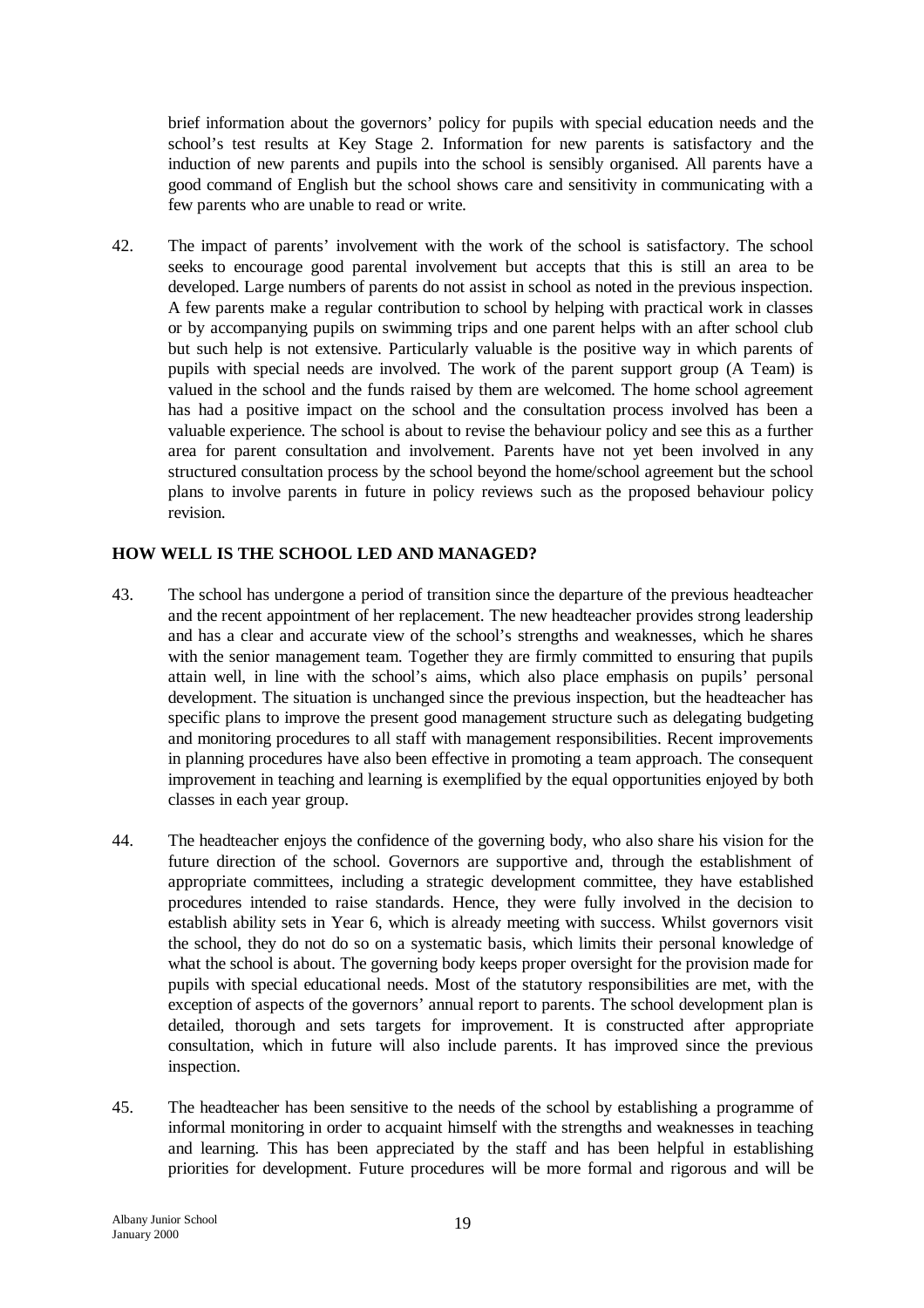more closely related to the school development plan and the staff development programme. Subject co-ordinators monitor progress in a variety of ways, e.g., scrutinising plans, pupils' work and displays. When the subject is a focus within the development plan, time is given for classroom observation and subsequent feedback to teachers. Hence, the teacher with responsibility for literacy has been successfully involved in classroom practice, which has had a positive impact on teaching and learning. Numeracy is next in line for this attention. This is already an improvement on the findings of the previous inspection. Information from the detailed analysis of test results is effectively used to identify areas for improvement, for example, the results in science. The school has done well to maintain its programme of staff appraisal in the face of many staff changes. Governors have not yet begun headteacher appraisal, although performance targets have been set and will be monitored.

- 46. The headteacher, staff and governors are determined to improve standards through the setting of appropriate and challenging targets for pupils, and groups of pupils, to aim for. A good start has been made through the planning procedures and attempts to match the taught curriculum to the different levels of ability. The staff works increasingly well as a team. The co-ordinator for special educational needs is effective, well organised and keeps excellent records. She meets regularly with class teachers and support assistants every fortnight. The impact of this is seen in the improving standards in most classes and ability sets.
- 47. Financial planning is good. The budget is very effectively managed by the deputy headteacher, who keeps the governing body well informed. Financial decisions are made by the governors, guided by the headteacher, after due consultation with staff, and in line with identified priorities. The school development plan is detailed, sets clear targets and priorities, is costed precisely and is well linked to the school's financial and other resources. It is used effectively as a guidance to spending and this enables targets to be met and staffing and resource provision maintained at a good level. Monies allocated for specific purposes, such as for school improvements, or special educational needs, are use appropriately. Although procedures have improved since the previous report, measurement of the impact of spending decisions is still at an informal level, except when data is readily available, as in the case of national test results. There are plans to introduce a more rigorous mechanism.
- 48. Financial control and day to day administration are carried out to a high standard. The governing body gives good support to the headteacher and deputy headteacher who have a good understanding of budgetary matters. Governors demonstrate a high level of confidence in the spending plans of the senior management team. The budget manager manages the budget very well and enables the governing body to monitor it effectively. Thus, good control ensures the maintenance of a prudent balance. A good start was made in using information technology, but this has been severely hampered since October, by unreliable hardware. This has created serious problems for the school administrative staff, who have coped admirably. Minor recommendations in the recent audit report are being addressed. The school applies best value procedures by gathering information before spending decisions are taken. The school also compares its performance with other schools. This is satisfactory, but should be built upon in the future.
- 49. There is a sufficient number of suitably qualified and experienced teachers and support staff to meet the requirements of the National Curriculum and the Agreed Syllabus for religious education. They are deployed appropriately. Non teaching assistants provide good support for those pupils with special educational needs. Office and catering staff all contribute to an efficient and well run organisation. Staff who have joined the school in recent times have received appropriate support. Staff development takes into account both the individual's needs and the needs of the school. It is effective in improving teaching and learning. Training for the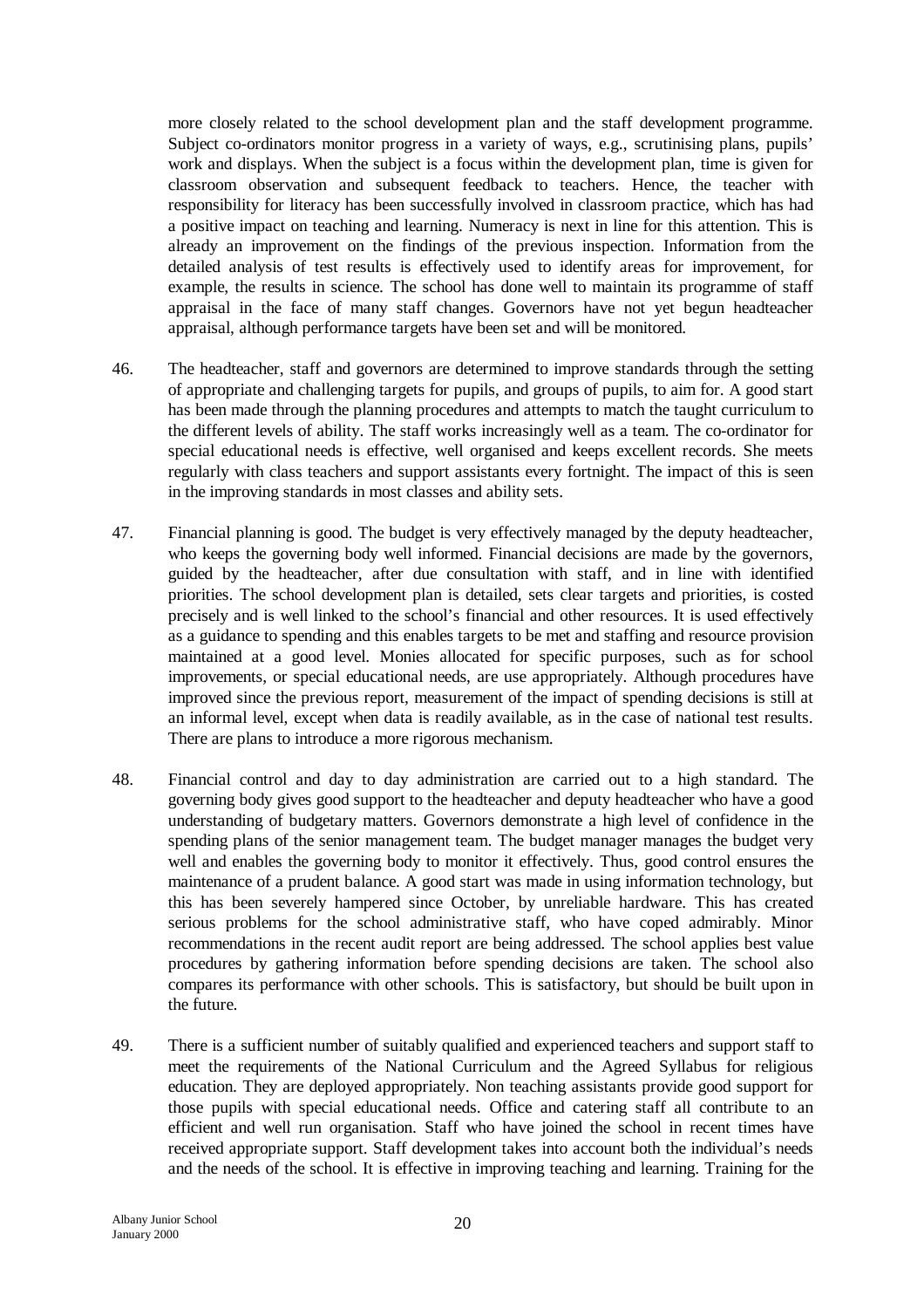implementation of the national literacy and numeracy strategies has been successful in providing an effective programme of learning, which is instrumental in improving standards.

- 50. The accommodation is very good. There is sufficient space for the delivery of the curriculum, including the school grounds. However better use could be made of the shared central areas, which, during the inspection, were under-used. The building is well maintained and kept in good condition by the hard and conscientious work of the site manager and his staff. The siting of the school library does not lend itself to independent study, but it is sufficiently well stocked and used.
- 51. Resources in the school are generally good and support the teaching of the curriculum. Problems arise in information technology from having mixed systems, for example some machines do not have a spell check. Resources are usually well stored, both in classrooms and central storerooms. They are accessible to both teachers and pupils. Classroom resources are well organised and labelled. Resources for religious education, however, are dispersed throughout the school and are not co-ordinated.

#### **WHAT SHOULD THE SCHOOL DO TO IMPROVE FURTHER?**

The headteacher, governing body and staff should continue to work together and build on the schools' current and continuing strengths to:

- (1) Raise the standards in science and information technology by:
	- raising the profile and importance of these subject within the school.
	- monitoring teaching and learning in classrooms.
	- •continuing to improve the opportunities for independent and investigational work by pupils.

•making regular assessments of pupils' capabilities in IT. (paragraphs 4, 5, 70, 71 72 89 90)

(2) Increase the amount of time given to teaching science and information technology by: •reviewing the use of available curriculum time to make it more effective and efficient for science.

•improving opportunities for use of IT within other curriculum areas, especially in mathematics and science.

(paragraphs 21, 22, 70, 71, 72, 89, 90)

(3) Improve teachers skills in teaching IT and music by:

• identifying teachers' skills and knowledge.

- putting in place staff training and support. (paragraphs 16, 90, 92 )
- (4) Introduce a co-ordinated programme of homework which is:
	- consistent in quality and quality.

• supporting pupils' learning.

(paragraphs 17, 38, 68 )

Other areas governors should consider are mentioned in the following paragraphs. (paragraph 41).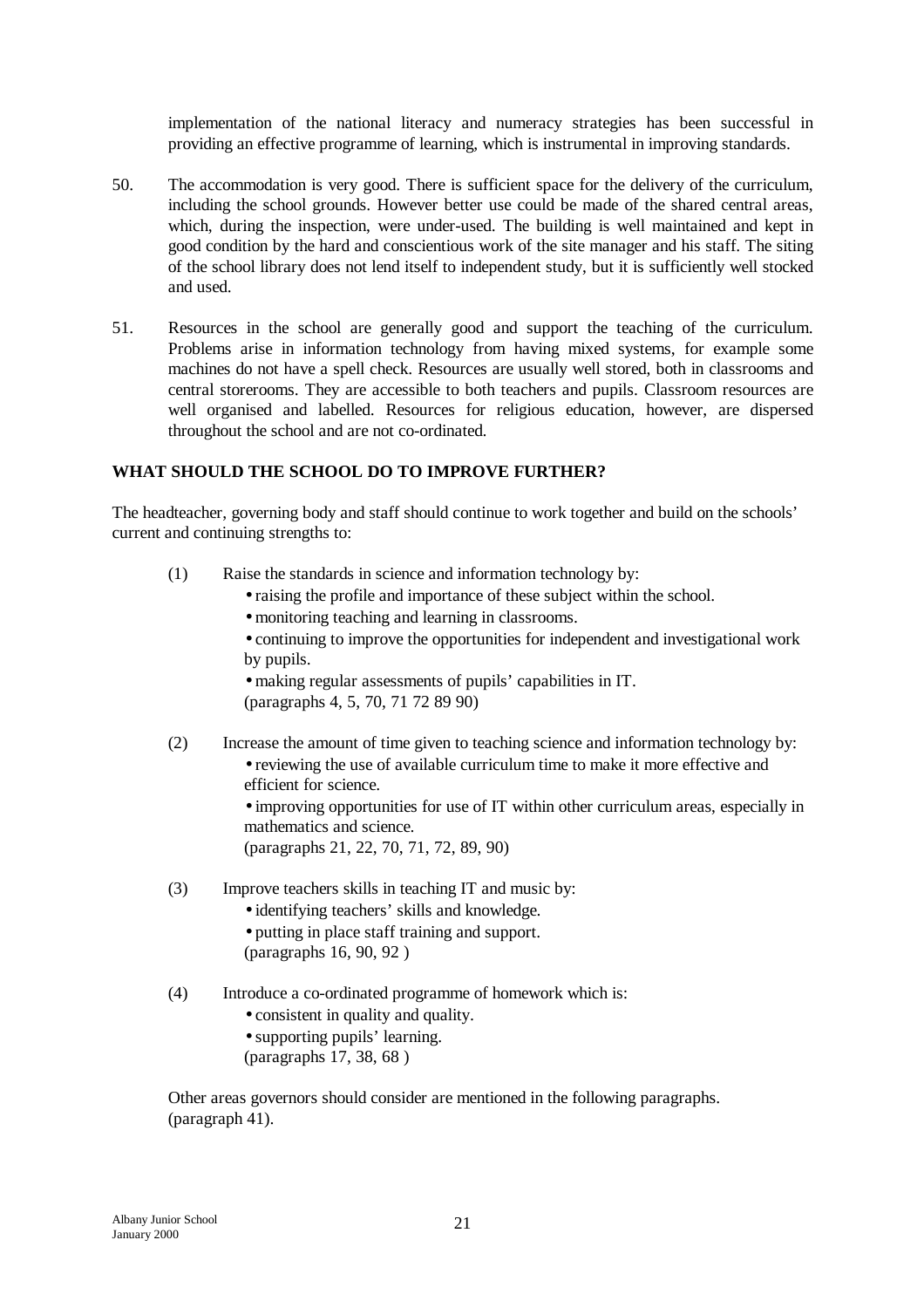# **PART C: SCHOOL DATA AND INDICATORS**

## *Summary of the sources of evidence for the inspection*

## Number of lessons observed

Number of discussions with staff, governors, other adults and pupils

## *Summary of teaching observed during the inspection*

| Excellent | Very good | Good           | Satisfactory   Unsatisfactory | Poor | Very Poor |
|-----------|-----------|----------------|-------------------------------|------|-----------|
|           |           | 4 <sub>4</sub> |                               |      |           |

*The table gives the percentage of teaching observed in each of the seven categories used to make judgements about lessons.*

#### *Information about the school's pupils*

| Pupils on the school's roll                                      | Nursery | $\vert$ Y <sub>3</sub> – Y <sub>6</sub> |
|------------------------------------------------------------------|---------|-----------------------------------------|
| Number of pupils on the school's roll (FTE for part-time pupils) |         | 251                                     |
| Number of full-time pupils eligible for free school meals        |         | 40                                      |

*FTE means full-time equivalent.*

| <b>Special educational needs</b>                                    | Nursery   $Y3 - Y6$ |  |
|---------------------------------------------------------------------|---------------------|--|
| Number of pupils with statements of special educational needs       |                     |  |
| Number of pupils on the school's special educational needs register |                     |  |

| English as an additional language                       | No of<br>pupils |
|---------------------------------------------------------|-----------------|
| Number of pupils with English as an additional language |                 |

| Pupil mobility in the last school year                                       | No of<br>pupils |
|------------------------------------------------------------------------------|-----------------|
| Pupils who joined the school other than at the usual time of first admission | 15              |
| Pupils who left the school other than at the usual time of leaving           | 16              |

| 43 |  |
|----|--|
| 91 |  |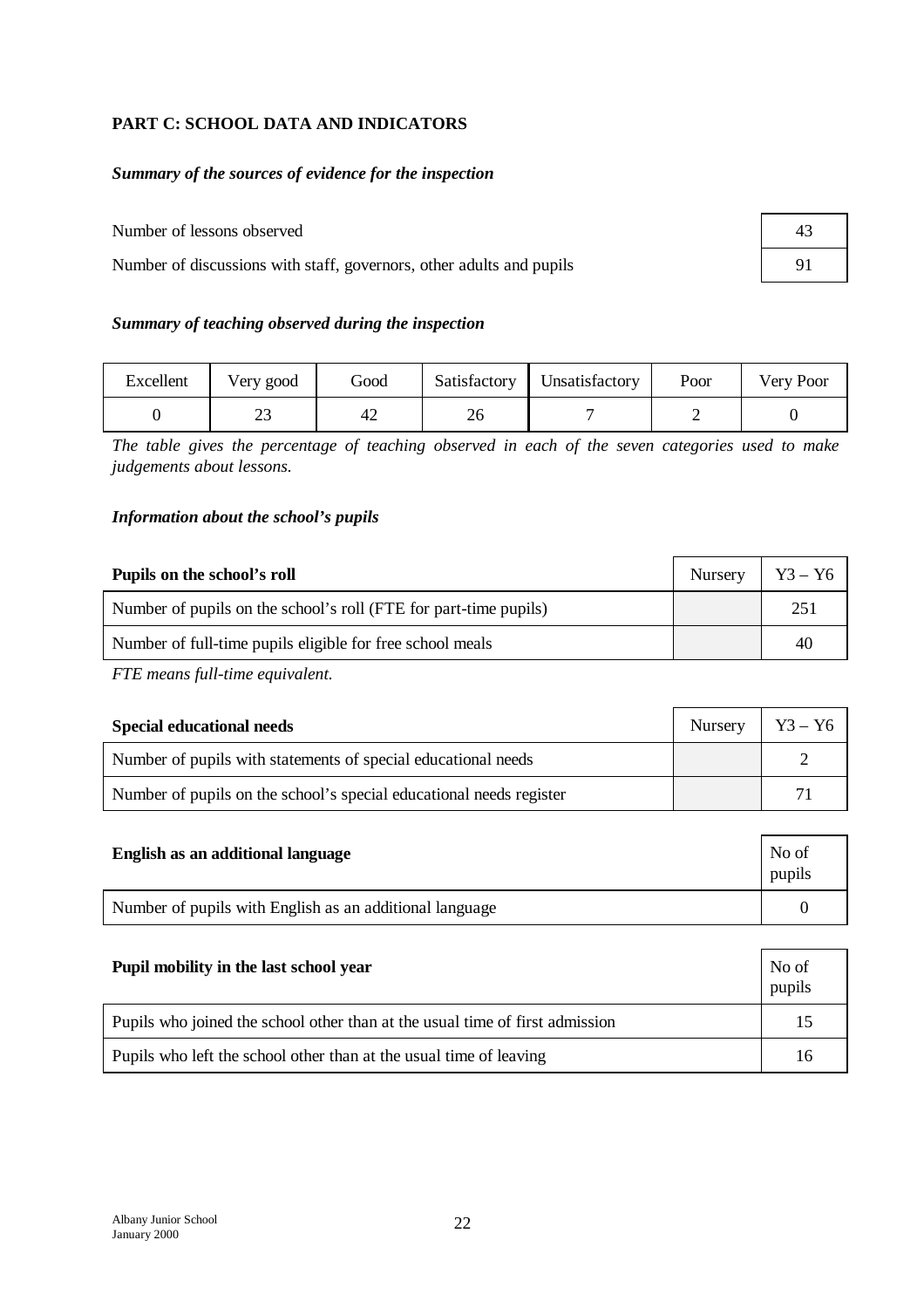## *Attendance*

#### **Authorised absence Unauthorised absence**

|                           | $\%$ |                           | $\%$ |
|---------------------------|------|---------------------------|------|
| School data               | 4.0  | School data               | 0.6  |
| National comparative data | 5.4  | National comparative data | 0.5  |

*Both tables give the percentage of half days (sessions) missed through absence for the latest complete reporting year.*

## *Attainment at the end of Key Stage 2*

|                                                                                           | Year | <b>Boys</b> | Girls | Total |
|-------------------------------------------------------------------------------------------|------|-------------|-------|-------|
| Number of registered pupils in final year of Key Stage 2 for the latest<br>reporting year | 1999 |             |       |       |

| <b>National Curriculum Test/Task Results</b> |             | <b>English</b> | <b>Mathematics</b> | <b>Science</b> |
|----------------------------------------------|-------------|----------------|--------------------|----------------|
|                                              | <b>Boys</b> | 16             | 12                 | 17             |
| Numbers of pupils at NC<br>level 4 and above | Girls       | 31             | 29                 | 31             |
|                                              | Total       | 47             | 41                 | 48             |
| Percentage of pupils                         | School      | 80(60)         | 69 (56)            | 81 (60)        |
| at NC level 4 or above                       | National    | 70(65)         | 69 (59)            | 78 (69)        |

| <b>Teachers' Assessments</b>                 |             | <b>English</b> | <b>Mathematics</b> | <b>Science</b> |
|----------------------------------------------|-------------|----------------|--------------------|----------------|
|                                              | <b>Boys</b> | 14             | 13                 | 18             |
| Numbers of pupils at NC<br>level 4 and above | Girls       | 31             | 29                 | 32             |
|                                              | Total       | 45             | 42                 | 50             |
| Percentage of pupils                         | School      | 76 (38)        | 71 (60)            | 85(60)         |
| at NC level 4 or above                       | National    | 68 (65)        | 69(65)             | 75(71)         |

*Percentages in brackets refer to the year before the latest reporting year.*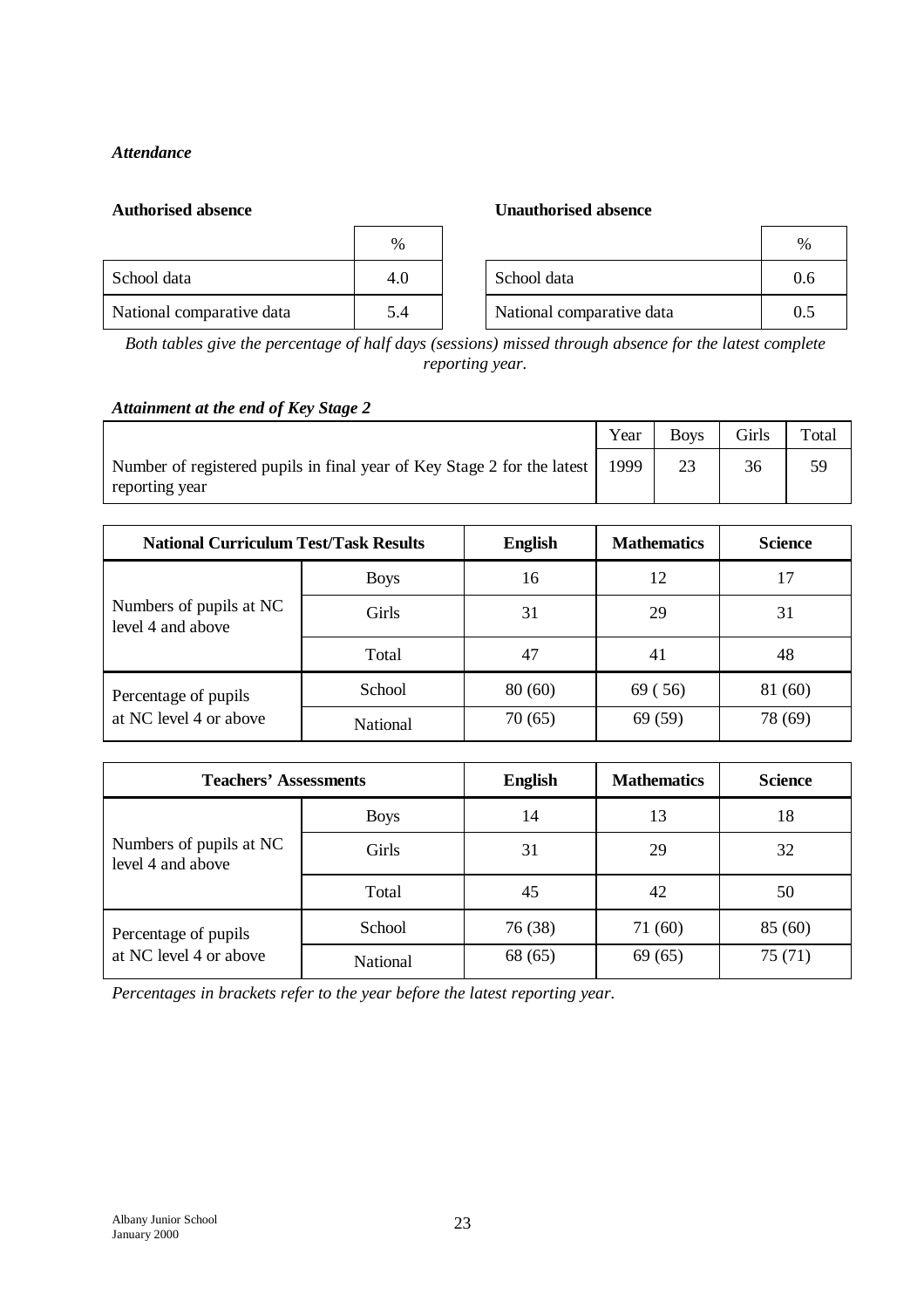# *Ethnic background of pupils Exclusions in the last school year*

| Exclusions in the last school year |  |  |  |
|------------------------------------|--|--|--|
|                                    |  |  |  |

۰

|                                 | No of<br>pupils |                                 | Fixed<br>period | Perma            |
|---------------------------------|-----------------|---------------------------------|-----------------|------------------|
| Black – Caribbean heritage      | $\Omega$        | Black – Caribbean<br>heritage   | $\Omega$        | $\Omega$         |
| Black – African heritage        | $\overline{2}$  | Black – African heritage        | $\theta$        | $\Omega$         |
| $Black - other$                 | $\overline{0}$  | $Black - other$                 | $\Omega$        | $\overline{0}$   |
| Indian                          | $\overline{2}$  | Indian                          | $\Omega$        | $\boldsymbol{0}$ |
| Pakistani                       | $\theta$        | Pakistani                       | $\Omega$        | $\Omega$         |
| Bangladeshi                     | $\Omega$        | Bangladeshi                     | $\Omega$        | $\overline{0}$   |
| Chinese                         | $\overline{0}$  | Chinese                         | $\Omega$        | $\boldsymbol{0}$ |
| White                           | 248             | White                           | $\theta$        | $\boldsymbol{0}$ |
| Any other minority ethnic group | $\Omega$        | Other minority ethnic<br>groups | $\Omega$        | $\boldsymbol{0}$ |

*This table refers to pupils of compulsory school age only.*

|                                 | Fixed<br>period | Permanent |
|---------------------------------|-----------------|-----------|
| Black – Caribbean<br>heritage   | 0               | ∩         |
| Black - African heritage        | $\Omega$        | ∩         |
| $Black - other$                 | 0               | 0         |
| Indian                          | 0               | 0         |
| Pakistani                       | 0               | 0         |
| Bangladeshi                     | 0               | ∩         |
| Chinese                         | ∩               | $\Omega$  |
| White                           | 0               | 0         |
| Other minority ethnic<br>groups | ∩               |           |

*This table gives the number of exclusions of pupils of compulsory school age, which may be different from the number of pupils excluded.*

# *Teachers and classes Financial information*

# **Qualified teachers and classes: Y3 – Y6**

| Total number of qualified teachers<br>(FTE) | 10.4 | Financial year | 199 |
|---------------------------------------------|------|----------------|-----|
| Number of pupils per qualified<br>teacher   | 24   |                |     |
| Average class size                          | 31.4 |                | £   |

## **Education support staff: Y3 - Y6**

| Total number of education<br>support staff |    |
|--------------------------------------------|----|
| Total aggregate hours worked per<br>week   | 65 |

*FTE means full-time equivalent.*

| 10.4 | Financial year | ' QQQ |
|------|----------------|-------|
|      |                |       |

| 1.4 |                                               |                                      | £      |
|-----|-----------------------------------------------|--------------------------------------|--------|
|     |                                               | Total income                         | 403464 |
|     |                                               | Total expenditure                    | 395304 |
|     |                                               | Expenditure per pupil                | 1569   |
| 65  | Balance brought forward from<br>previous year |                                      | 26130  |
|     |                                               | Balance carried forward to next year | 34290  |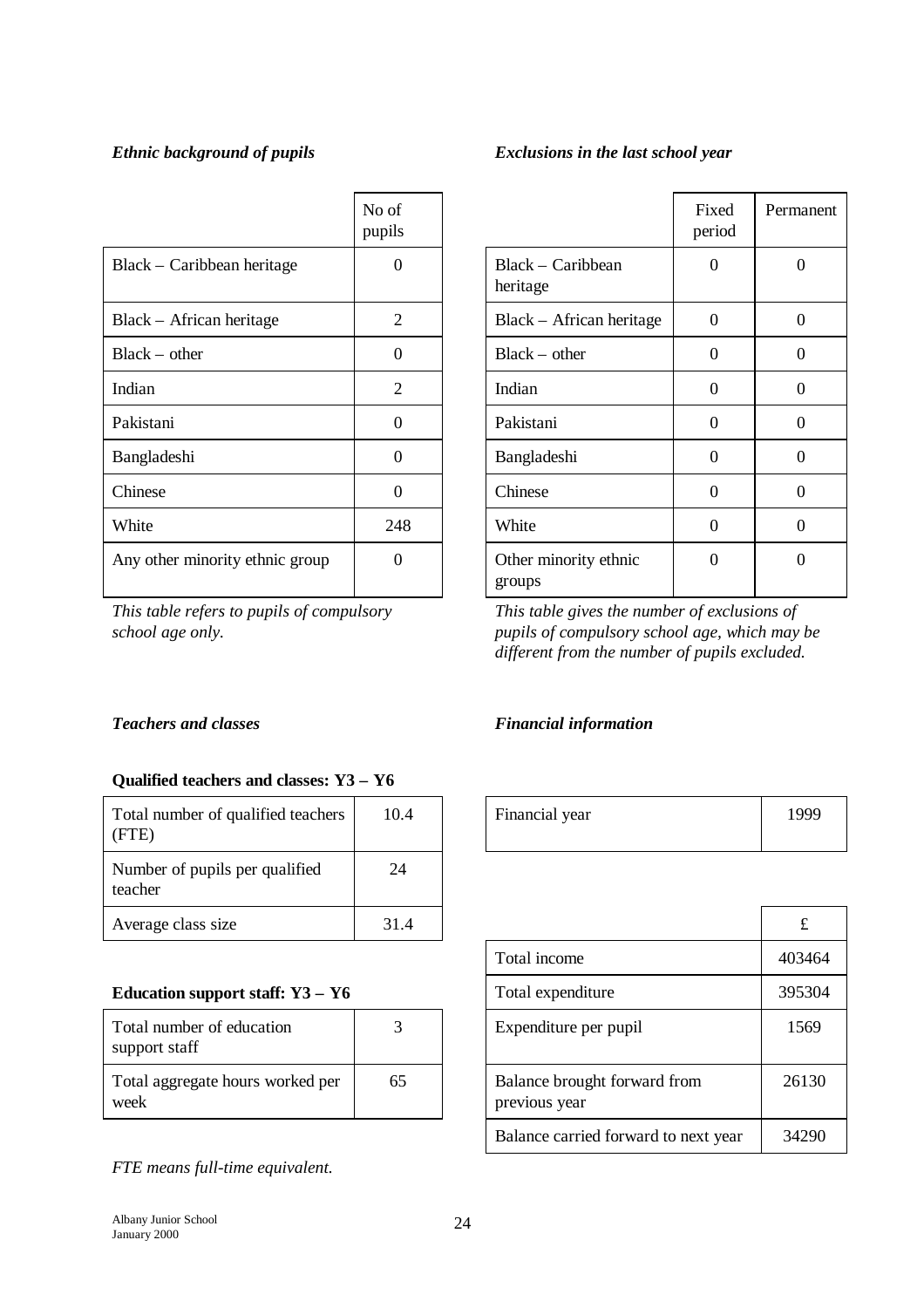#### *Results of the survey of parents and carers*

#### **Questionnaire return rate**

| Number of questionnaires sent out | 250 |  |
|-----------------------------------|-----|--|
| Number of questionnaires returned | 66. |  |

| 250 |  |
|-----|--|
| 66  |  |

## **Percentage of responses in each category**

My child likes school.

My child is making good progress in school.

Behaviour in the school is good.

My child gets the right amount of work to do at home.

The teaching is good.

I am kept well informed about how my child is getting on.

I would feel comfortable about approaching the school with questions or a problem.

The school expects my child to work hard and achieve his or her best.

The school works closely with parents.

The school is well led and managed.

The school is helping my child become mature and responsible.

The school provides an interesting range of activities outside lessons.

| Strongly<br>agree | Tend to<br>agree | Tend to<br>disagree | Strongly<br>disagree | Don't<br>know    |
|-------------------|------------------|---------------------|----------------------|------------------|
| 64                | 33               | 3                   | $\overline{0}$       | $\overline{0}$   |
| 50                | 45               | 3                   | $\overline{0}$       | $\overline{2}$   |
| 23                | 68               | $\overline{2}$      | $\boldsymbol{0}$     | 3                |
| 23                | 56               | 15                  | $\overline{2}$       | $\overline{2}$   |
| 53                | 44               | $\mathbf{2}$        | $\overline{0}$       | $\overline{c}$   |
| 39                | 53               | 8                   | $\boldsymbol{0}$     | $\boldsymbol{0}$ |
| 71                | 27               | $\overline{0}$      | $\overline{0}$       | $\overline{2}$   |
| 58                | 39               | $\overline{2}$      | $\overline{0}$       | $\boldsymbol{0}$ |
| 38                | 52               | 11                  | $\overline{0}$       | $\overline{0}$   |
| 48                | 42               | $\overline{2}$      | $\boldsymbol{0}$     | 3                |
| 44                | 53               | $\mathbf{2}$        | $\boldsymbol{0}$     | $\overline{2}$   |
| 21                | 45               | 20                  | 5                    | 8                |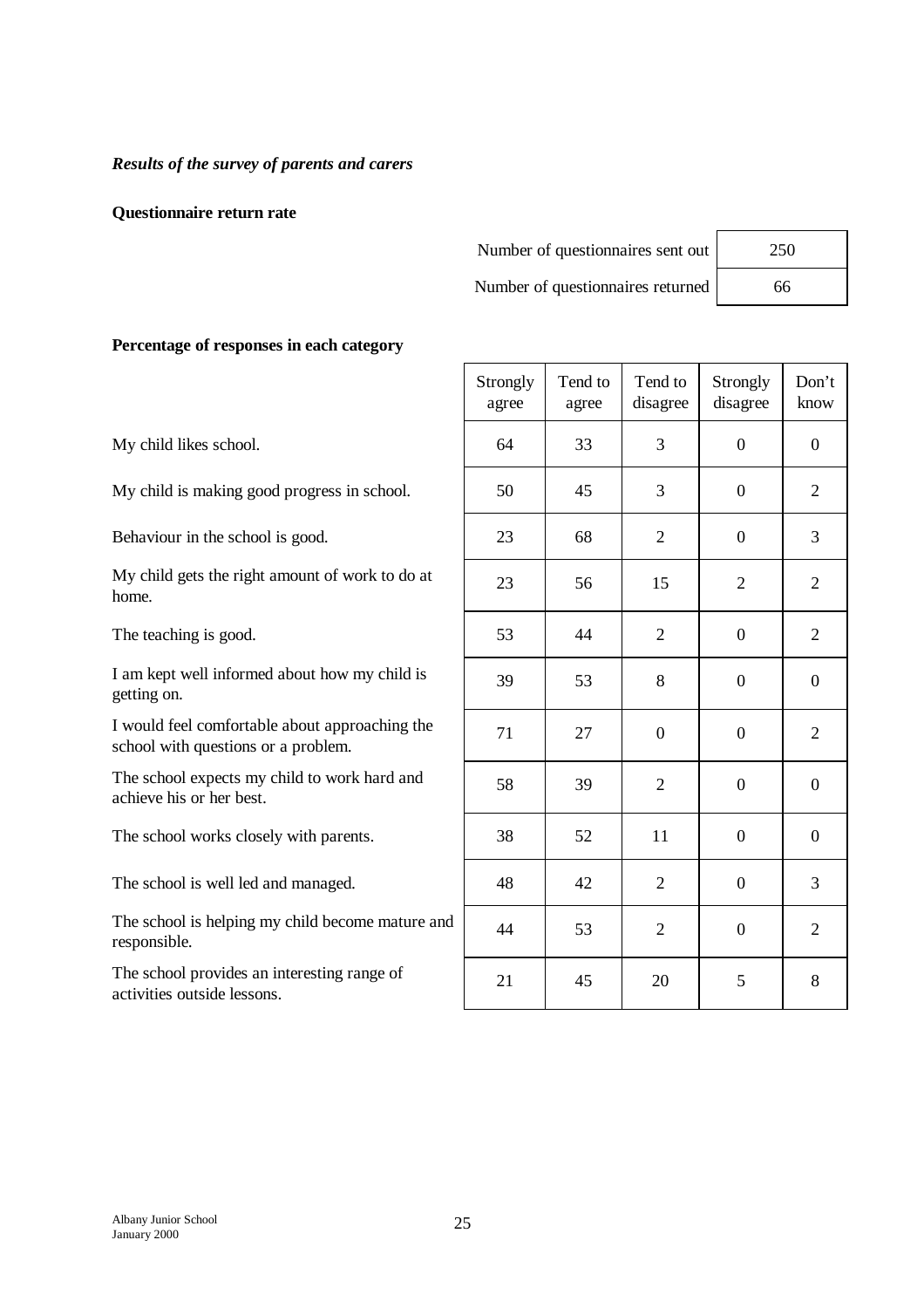## **PART D: THE STANDARDS AND QUALITY OF TEACHING IN AREAS OF THE CURRICULUM, SUBJECTS AND COURSES**

## **ENGLISH**

- 52. Standards in English are improving and the results of the 1999 tests in English were high compared to national levels. More pupils are reaching the higher levels of work (level 5). These results are above those gained by pupils from similar backgrounds. From lesson observations and scrutiny of pupils' work during the inspection, standards overall are average with some pupils achieving higher levels. There is a wide range of ability within the present Year 6 pupils and from this academic year they have been divided into three sets
- 53. Standards of speaking and listening are above average. The shared text and focused word work of the literacy programme has a positive impact on the standards in most classes. In Year 6, pupils confidently discuss their chosen text. All pupils are willing to make suggestions and talk confidently about the different characters in the text. Across the curriculum, speaking and listening skills are strongly encouraged and the plenary session of the literacy hour gives pupils an opportunity to listen to others talking about what they have achieved. Since the last inspection, standards in speaking throughout the school have improved.
- 54. Standards in reading are average overall although some pupils read at better than average levels in each group. Whole class work during the literacy hour helps pupils to extend their depth of vocabulary. The school allocates a considerable amount of time to daily reading outside the literacy hour. Year 6 pupils show a real understanding of a range of literature and are able to identify key features and themes in stories. Most pupils know how to use reference systems effectively to gain information they require for their work. The provision of a good school library enhances their progress. There was evidence of the library being well used during the inspection week.
- 55. By the time pupils leave school, standards of writing overall are average. However some higher attaining pupils use a sophisticated sentence structure in their work and this is a good indication of rising standards. Pupils' writing includes poetry, lively play scripts on the Pied Piper of Hamelin, detailed book and film reviews and eye-catching newspaper articles. In this work, pupils described their characters in depth, correctly used paragraphs to good effect and adopted a wide vocabulary. Throughout the school, presentation of work and handwriting is good.
- 56. The quality of teaching is good overall and pupils' attitudes to learning are good, especially in reading. Relationships with each other and adults throughout the school are good. The national literacy strategy has been well understood by most staff and provides lessons with a clear structure and purpose. However in one Year 3 class the recommended literacy format is not followed as well as in the other classes. For example times for activities are not stated. In this class teaching was unsatisfactory. Pupils co-operate well during shared tasks such as group reading and discussion and pupils enjoy the literacy hour. School and national tests are used well to identify pupils who require support. Teachers have a secure knowledge and understanding of English and use this well in lessons. Teachers expect pupils to concentrate in lessons and this has a positive effect on the quality and quantity of work produced.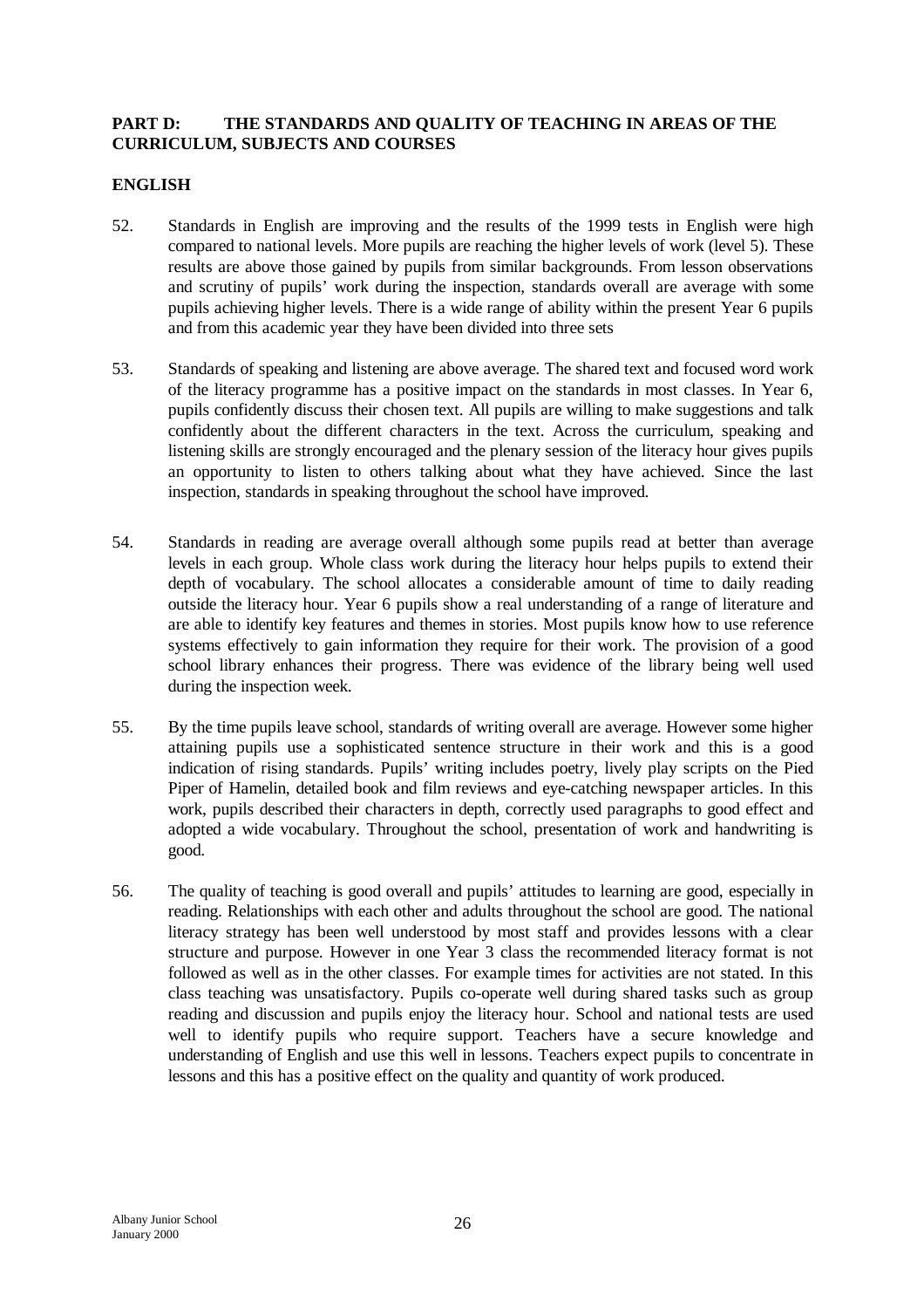- 57. Most teachers make clear to pupils what they expect them to learn by the end of the lesson. Most pupils are able to concentrate well but a few pupils throughout the school have difficulty. Where teaching is particularly good, teachers expect high levels of behaviour in lessons and set clear targets for achievement in the time available. When this happens pupils' productivity and pace of working is increased and their learning is secure. The work on apostrophes in Year 4, on homophones in Year 5, and on studying different types of text in Year 6 were good examples of this.
- 58. The quality of teachers' planning is good. It is particularly successful in developing pupils' critical awareness of the text that they read. Teachers adapt the literacy hour appropriately to suit the abilities. Most teachers are clear about the true meaning of differentiated work and as a result this has a positive effect on the acquisition of skills, knowledge and understanding of grammar, spelling and punctuation. By the end of Year 6, pupils are able to tackle a wide range of writing tasks including poetry and play writing. Their understanding of writing in different genres is good. Extended writing has improved since the last inspection. Very good examples of planning are seen in Year 4, Year 5 and Year 6. The work given to the lower attaining pupils is usually well matched to pupils' needs and pupils with special educational needs are well supported. IT is carefully planned and pupils make good progress in their keyboard skills.
- 59. Most teachers make use of an effective range of teaching methods to ensure that pupils maintain interest, concentration and independence in their learning. Effective use is made of questioning to help pupils clarify ideas and to provide further information. Searching questions develop pupils reading skills and good learning takes place. Teachers are enthusiastic about their teaching of English. Where this enthusiasm is at its highest, as in a lesson in Year 4, comparing 'Mr. Majeika' stories, pupils' progress is enhanced.
- 60. Teachers' management of pupils is very good. They respond positively to pupils' suggestions and speak to them pleasantly. They encourage questions; as a result pupils pay good attention to the teacher and listen carefully to one another and make good progress.
- 61. The literacy co-ordinator has worked hard to ensure the national literacy strategy is implemented successfully. A range of strategies is in place for raising standards. For instance, teachers are beginning to be observed teaching and support is being identified. The co-ordinator monitors teachers plans. Targets are being introduced for individual pupils and Year 6 lower attaining pupils are being taught in a smaller group where extra support is given to individuals. Assessment of all aspects of English is good. The day-to-day assessment contributes well to the lesson plan and delivery. There is very little homework given to support lessons learnt in class.

## **MATHEMATICS**

- 62. The results from the 1999 national tests show that attainment at the end of Key Stage 2 was in line with the national average. Pupils' results were below average when compared with similar schools. This is due to the below average percentage of pupils gaining the higher level 5. However, the overall results showed an improvement over 1998 and whilst results have fluctuated from year to year the trend is broadly in line with the national pattern.
- 63. During the inspection the majority or pupils were working at the expected level for their age and standards are broadly in line with the national average. The current Year 6 contains pupils with a very wide range of ability and a significant minority of individual pupils still have difficulty applying the four rules of number. These findings are similar to those reported in the previous inspection. Overall pupils are making steady progress towards the challenging targets which the school has agreed with the local educational authority. The girls' performance in the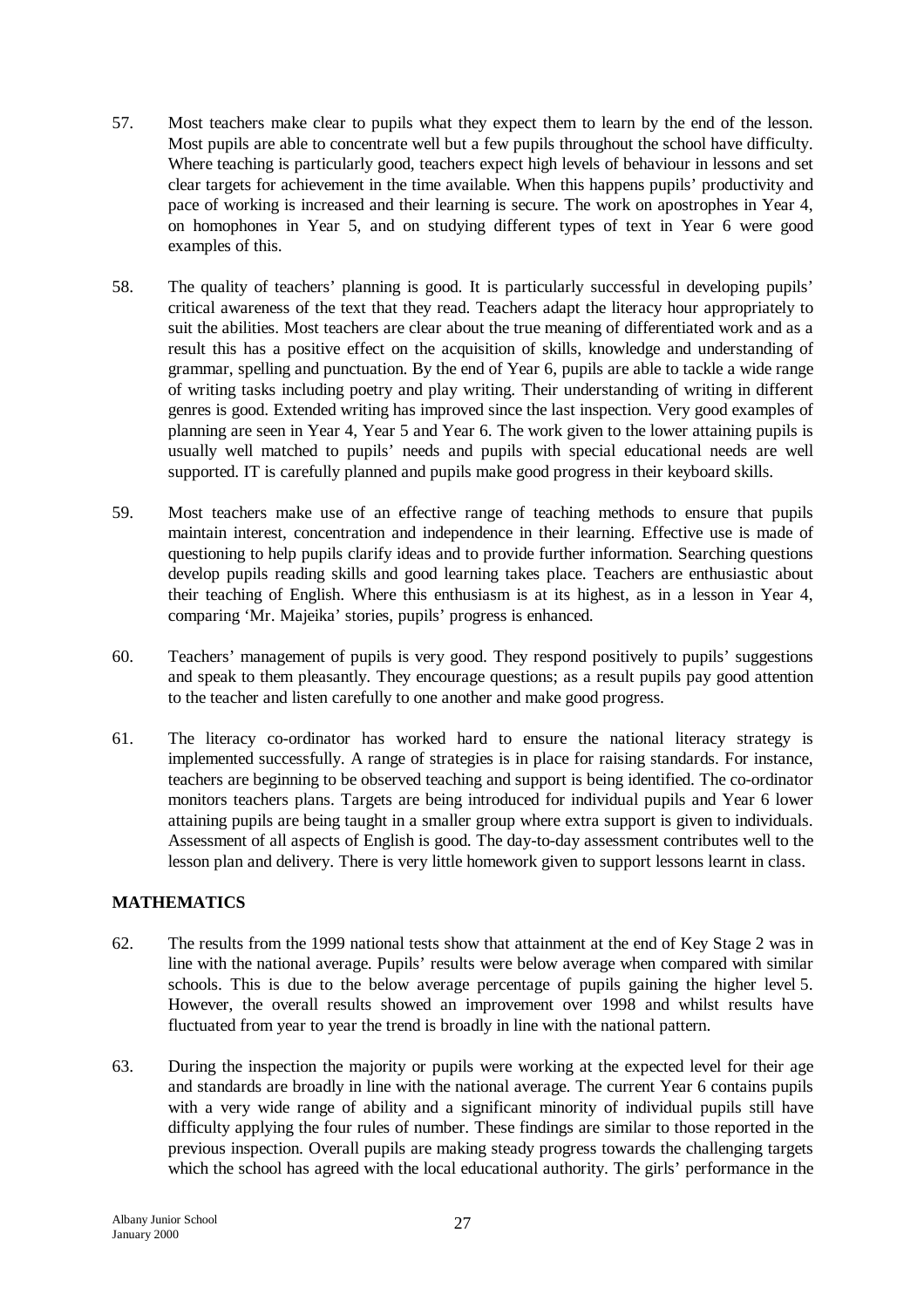national tests was better than that of the boys. This trend is set to continue as the vast majority of girls are working in the upper class of the mathematics sets. Pupils with special educational needs make satisfactory progress.

- 64. Pupils use a number of strategies for solving number problems both mentally and when using informal and standard written methods. Most pupils have a sound understanding of place value including decimals to two places and those in the top ability set are able to apply this knowledge to the multiplication and division of decimal fractions. The most able are quick to spot the number operations needed to solve multi-step problems. Pupils know the different units of measure and have progressed to converting a larger metric unit to a smaller and vice versa. They have a good knowledge of two and three dimensional shapes and their properties. They collect data using a tally chart, record the information on a range of graphs and charts including line and pie charts. Pupils are developing an understanding of probability by carrying out investigations, such as 'rolling the dice' and ' tossing a coin'. They make predictive estimates of outcomes using terms such as "equally likely".
- 65. The quality of teaching is good overall and pupils are positive in their attitudes. Teachers' enthusiasm for the subject is communicated to pupils, the majority of whom respond well. Only a minority group of boys in Year 6 show an unwillingness to participate fully in the lesson in spite of the positive approach of the teacher. Three out of the ten lessons seen were very good. Only one lesson was unsatisfactory. Teachers have a secure subject knowledge and have quickly developed a good understanding of the National Numeracy Strategy. Effective planning for the national numeracy strategy is a strong feature. All lessons follow the three-part structure and the mental mathematics sessions focus on some aspect of number. The strong emphasis on encouraging pupils to develop a range of strategies is helping pupils to improve their recall and ability to manipulate numbers. For example, Year 3 pupils make use of rounding up and down when adding or subtracting two two-digit numbers. The quality of planning is good overall. The weekly and daily structure promotes meaningful learning experiences over a sequence of lessons. Objectives are shared with pupils whose progress is enhanced by their understanding of the purpose of the lesson.
- 66. Teachers' expectations of pupils' work and behaviour are high. Concentration is good and good use of praise, to reward effort and attentiveness, builds pupils' confidence and encourages them to rise to challenge. The quality of pupils' learning in lessons is good but results of standardised tests and work in books indicate that progress over time is inconsistent. The knowledge and skills of some pupils are not secure when they need to move to more difficult work. Procedures for assessment including the optional standardised tests in Year 3-5 are analysed to monitor overall progress. They are used to inform the setting arrangements and set end of key stage targets. A programme of classroom observation is being developed to monitor the curriculum and provide further information about pupils' achievement. Day-to-day assessment is good and identifies what pupils have achieved in relation to the learning objectives. Good monitoring of pupils' work enables teachers to intervene and give appropriate support during lessons. Information gained feeds into the plenary sessions. These are generally used effectively to correct any misunderstandings, consolidate pupils' skills and to assess pupils' progress towards the learning objectives. Pupils' work is regularly marked and the better marking includes helpful comments to show pupils how they can improve their work.
- 67. Most teachers use an interesting and effective range of methods and resources to develop pupils' understanding. Pupils' progress is best when tasks are well matched to their ability and prior learning. For example, in the Year 5 lower set the four levels of task enabled all pupils to extend their understanding of how brackets are used to determine the order of operations. Good use of questions, such as "What information is needed in order to solve this problem?" and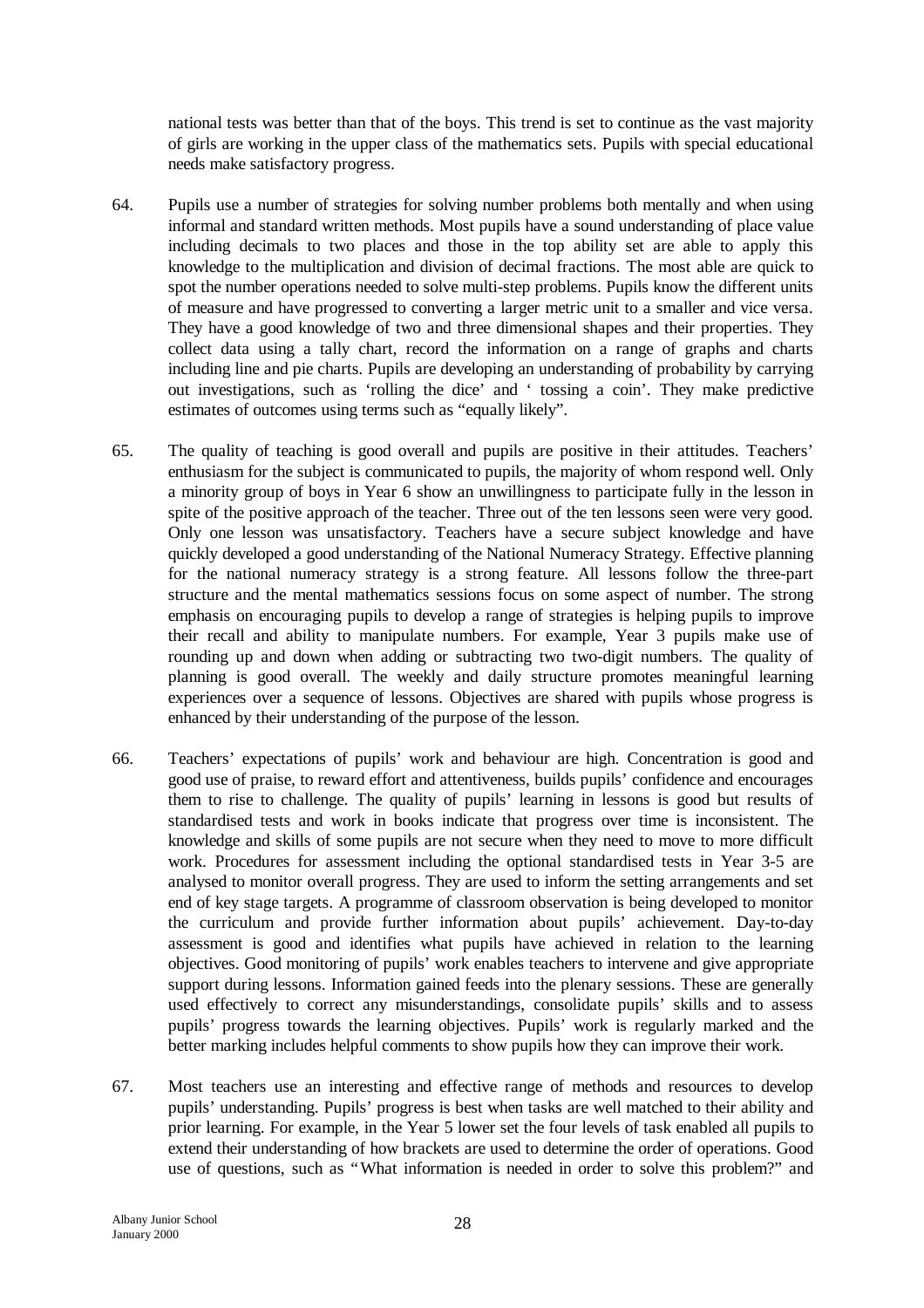"How did you find the answer?" help pupils to develop mathematical thinking skills and to clarify their understanding of concepts and methods of calculation. Outcomes of questioning are less effective when responses are sought only from volunteers, and when number cards are not used to involve the whole class in solving mental mathematics problems. This occurred in Year 3.

- 68. Features of unsatisfactory teaching include lack of attention to discussing and comparing mental methods and failure to bring to pupils' attention to the relationship between questions when practising number bonds. There are some planned opportunities for pupils to apply their mathematical learning to other curriculum subjects; for example data handling in and use of logo in information technology, geography, and creating symmetrical and geometrical shape patterns in art. However, these are not extensive and there is insufficient use of information technology across the mathematics curriculum. Since the last inspection pupils have more opportunities to work practically and carry out mathematics investigations. Homework is set to support the work done in lessons but this is neither regular enough nor sufficient for preparing Year 6 pupils for the next stage of their education.
- 69. Effective management of the subject, planning and teamwork of the staff have achieved a good start to the implementation of the numeracy strategy. Good use is made of practical resources, number cards and sticks, to support learning. The very good range of activities to help Year 4 pupils extend their understanding of and skills of telling and recording time contributed to the good progress made in the lesson. The recently appointed governor responsible for numeracy has become familiar with the strategy and regularly supports pupils during the numeracy lesson.

# **SCIENCE**

- 70. In the 1999 tests standards are below average nationally and when compared to similar schools. Pupils are not achieving the higher levels of attainment and this is affecting standards overall. There is no significant difference in the attainment of boys and girls although attainment over time, for both, has fallen. The percentage of pupils achieving average levels of work (level 4) is close to national figures by the end of Key Stage 2 but the number achieving the higher levels (level 5) was well below national average. Teachers' assessment indicate that they expected pupils to do better than this. However time is short for lessons and pupils do forget important facts about the subject.
- 71. Only one lesson was time-tabled during the inspection but from evidence of pupils' work and interviews standards are below national levels. The written work in books is satisfactory and pupils have opportunities to record experiments and information learnt in lessons. They are able to write up investigations that they have carried out. Most of this work is individual to pupils' needs. However some of this work is copied text as all pupils have similar work in books. In discussions with pupils it is evident that they have difficulty in retaining knowledge and this effects standards achieved in tests. An example of this was the discussion with pupils following the lesson on photosynthesis. Pupils were unable to name confidently the parts of the plant and what function they have. They were also unable to recall how to separate two mixtures, such as sand and salt, even though this work had been covered previously. They could not explain why some materials conduct electricity and some do not. Pupils are keen to do investigations and use equipment well and sensibly. IT is not well used to support learning although some experiments had been word processed.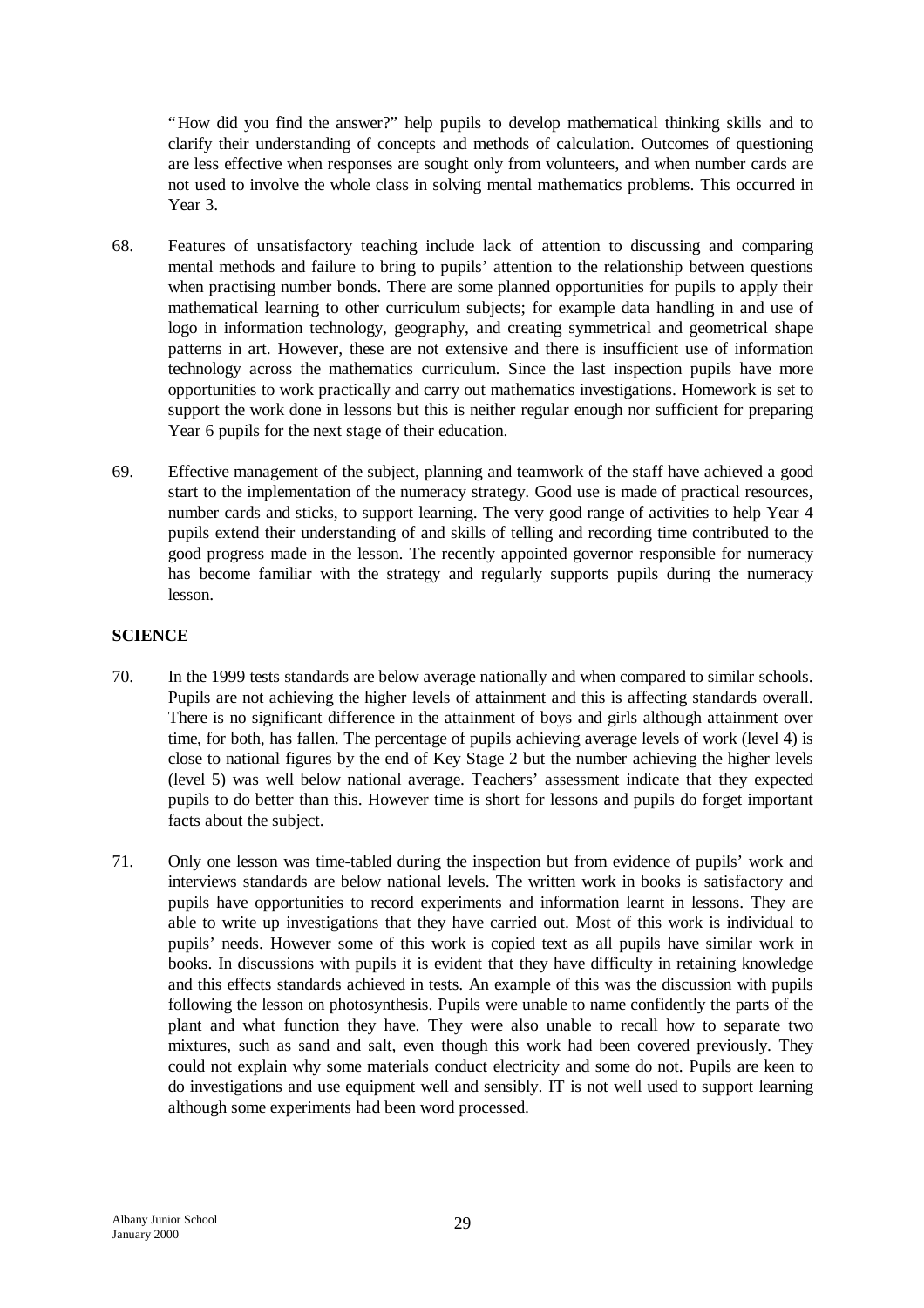72. Teaching was satisfactory in the one lesson observed. However it did not have any practical activity planned in the lesson to re-inforce the concept of photosynthesis. An experiment was set for homework but this is unsatisfactory, as there is no opportunity for teachers to gauge what pupils can do independently. Resources are accessible in the large shared areas adjacent to the classrooms but no practical work was observed during the inspection week. Space outside classrooms is not well used to set up experiments for pupils to observe. Subject planning is satisfactory and covers all the areas of the curriculum and teachers are recording pupils' achievements. However this is not used to inform teachers about the next stages of learning. The co-ordinator has monitored teachers' lesson plans and pupils' work but has not monitored the quality of teaching and learning in this subject which takes place in classes. The teaching time given to this subject is not sufficient and pupils are having long gaps between studying topics. As a result they forget important information. This does not help the pupils achieve higher standards in this subject.

## **ART**

- 73. It was not possible to see sufficient lessons in art to make an overall judgement on the quality of teaching. However, discussions with pupils and teachers about their work, and observation of teachers' documentation and pupils' art on display, show that art is appropriately taught. Pupils of all abilities make satisfactory progress in learning so that by the time they leave the school, the quality of their knowledge and understanding is at a level expected for pupils of this age. Teachers' planning is good and in the two lessons seen skilled questioning enhanced pupils' learning. This quality has improved since the last inspection due to a more systematic planning for the development of pupils' skills. Much of the work on display shows that different techniques and media have been used. Pupils enjoy art activities and concentrate on their tasks. They are proud of their finished products and confidently discuss their work. The wide range of colourful painting and collage work around the school celebrates pupils' achievements and shows their sound progress in the subject.
- 74. Art is well integrated into planning and enhances work in other subjects. An example is the very good display by Year 5 pupils of the reproduction of authentic shades used by William Morris when designing fabric. Good originality is also demonstrated in design of hats for Victorian head puppets. A visiting artist supported the work on puppets. In Year 3 a pupil was competently using the computer to draw an Egyptian watering well. Pupils in this class write their names in hieroglyphics using ink and a reed pen. This work helps extend their English vocabulary. Year 5 pupils explore aspects of other cultures such as Indian artwork. This use of ink and watercolour helps pupils to develop their awareness of different types of patterns used in producing borders. The new draft policy and scheme of work give appropriate guidance and support to teachers. The enthusiastic and well-informed co-ordinator, following an audit of the subject, has produced an appropriate action plan which shows clearly the areas for development.

## **DESIGN AND TECHNOLOGY**

75. One Year 5 lesson was observed during the inspection week and in this class pupils could cut and fix materials, design ways to improve their models and work independently. They were able to use tools such as saws and glue guns and a range of materials such as plastics and wood. Initial planning for their models had been done using construction equipment and diagrams with annotated labels explained their plans. A few pupils had evaluated their design and considered ways to improve on their first thoughts. From other evidence pupils have opportunities to work with other materials including clay, food and fabric.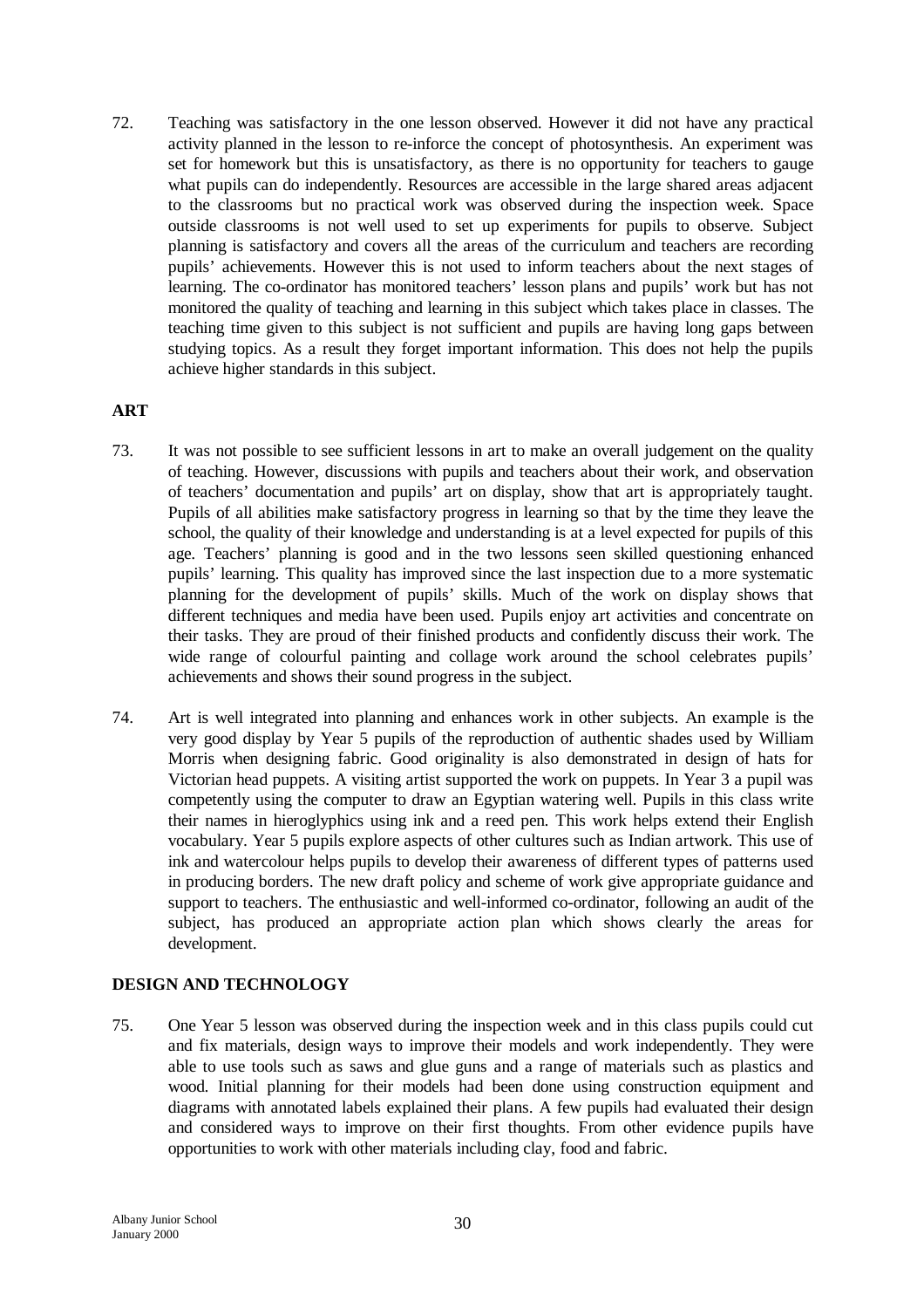76. Pupils are learning skills in improving design and making techniques whilst using a range of different tools and materials and this is an improvement since the last inspection. The teaching was very good in the lesson seen. It was well planned to make good use of resources and accommodation, including the shared space outside the classroom. Planned activities are linked to other subjects, such as art and science. An example of this was the masks that had been made by the pupils in many classes during a special focused week. These had been elaborately designed and some involved moveable parts. The lesson in Year 5 was part of an on-going series of lessons in using construction equipment to plan models that work. Pupils have good attitudes, positive relationships with each other and are sensible with tools using equipment safely. They have opportunities to select the correct tool and work in pairs and share ideas. The independent access to resources encourages pupils' personal development, which is good. The good accommodation provided by the shared areas outside the classroom and the good level of resources supports the development of this subject across the school.

# **GEOGRAPHY**

- 77. It was only possible to see two lessons during the time of the inspection. Based on discussions with both teachers and pupils, as well as a scrutiny of completed work, standards at the end of Key Stage 2 are broadly in line with national expectations. The school has, therefore, maintained standards since the previous inspection. Improvements since the last inspection include better resources, such as aerial photographs, and an increased staff confidence. A weakness in the subject is the distribution of its study units, so that pupils have difficulty recalling and building on previous experiences because of the long periods of time between topics. This has an adverse effect on standards.
- 78. The two lessons observed were in Year 6, where teachers used a useful piece of homework as a starting point. This led to interesting discussions about the development of plans, which, in turn led to drawing plans of the school grounds. Teaching in these lessons was satisfactory. From pupils' previous work geographical skills are planned and taught systematically throughout the school and teachers plan together. In Year 3, for example, in a study of 'Weather', pupils gather information using appropriate instruments and record their data in a variety of formats, including using a computer. They also use the internet to find information. In one class a very good display of the world's weather included tracing the journey of some friends of the school, overland to Pusan in South Korea. The internet was then used to compare the climate and weather between there and the U.K. This example of very good teaching takes the opportunity to bring the subject alive and make it relevant. The use through the display of the appropriate technical vocabulary is also effective in reinforcing learning. In Year 5 information technology is also well used to present information on India in fact files. Geography is also well used in this year group in the development of literacy skills, when geographical content is used to teach research skills and sentence structure. Teachers' use of such opportunities is good and an efficient use of time.
- 79. Discussion with Year 6 pupils highlights the problems of the way the subject is organised. Despite a systematic coverage of the subject, pupils mental recall of information was impaired by the time lapse between each topic. Although they had learned about, for instance, map references, and understood the use of the x axis and y axis, the application of this knowledge was limited to simple co-ordinates. Their knowledge and understanding of people's impact on the environment was better and they had strong views on pollution and the waste of resources. Taking into account evidence from all sources, overall progress in the subject is satisfactory, including the progress of pupils with special educational needs.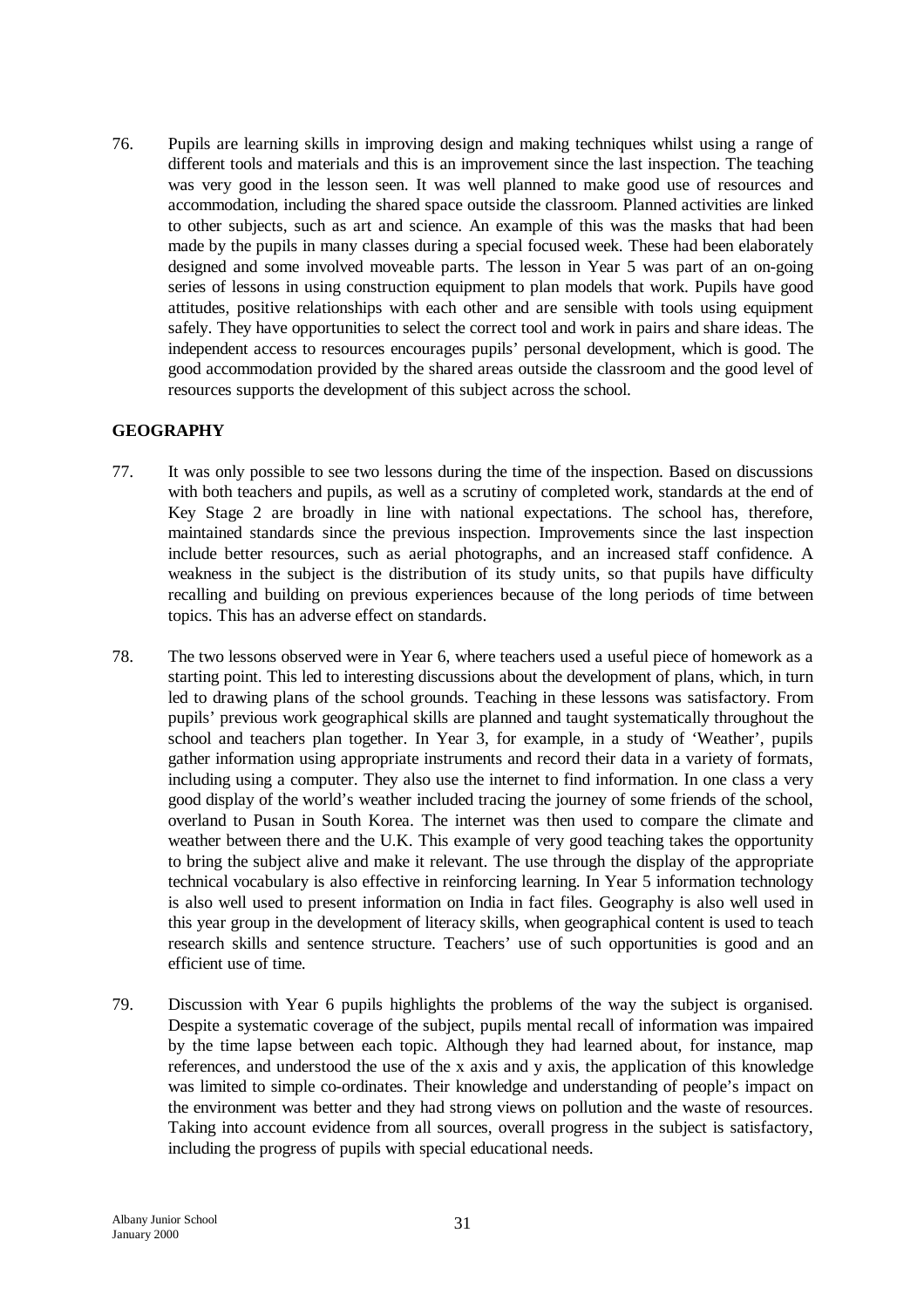- 80. Visits to places such as Hagg Farm and Hathersage play an important part in the development of knowledge and understanding of geography. These visits raise environmental awareness as well as knowledge of the locality in contrast with the locality of the school. Problem solving through orienteering, which takes place at Hagg Farm, is a good vehicle for development.
- 81. Pupils display good attitudes in their lessons and to learning. They respond well to teacher's questions and answer with confidence. They ask supplementary questions when needing clarification. Their work is well presented and they obviously take a pride in achievement. They respond well to teachers' marking when it is evaluative and constructive, as it is in the best examples.
- 82. The subject co-ordinator is secure in her knowledge and understanding of the subject. She has introduced a useful assessment procedure which records learning at the end of each topic. This information should be useful in planning future work, but its effect is diluted by the time lapse between topics. Resources have improved. In order to improve standards the school ought to consider plotting the development of essential skills throughout the whole curriculum.

# **HISTORY**

- 83. History was taught only in Years 3 and 4 during the inspection. A scrutiny of work and displays, combined with discussions with Year 6 pupils and teachers, indicate that standards have been maintained since the previous inspection. The Year 6 work was from 1998-99, because the present Year 6 do not have history lessons until the summer term. This accounts for the hesitancy in recalling earlier experiences suffered by Year 6 pupils when in discussion. Their knowledge was detailed, but they became confused when linking events and their consequences.
- 84. Standards are good in knowledge of the periods studied, in the understanding and application of enquiry methods and in communicating knowledge and understanding. Less well developed is the ability to place events within the correct historical period and periods in the correct chronological order. The latter is despite the use of time-lines within every topic studied. These generally deal with the period being studied and not the overall chronology of periods in relation to each other. Progress in lessons and over time, however, is generally good.
- 85. The quality of teaching and learning observed varied, but is generally good. In Year 3, although teachers plan together, the methods employed result in very different responses. In one class pupils are stimulated, motivated and involved by dynamic teaching, which engages their interest and fires their imagination. In the other, pupils are bored, listless and inattentive, because the teaching style does not engage or challenge them to build on their existing knowledge by using progressive questioning. The time lapse between the focus of the lesson, a video about the Ancient Egyptians, was too long, so that pupils recalled little of the information required in the follow up lesson. In Year 4 the quality of teaching and learning was very good in both classes. In their study of the Tudors, pupils are introduced by teachers to a variety of research skills, which is very good preparation for future development. Hence, they use the school library, research books, pictures, CD-ROM and access the internet. In these lessons, pupils are encouraged to think more deeply and to challenge their own ideas by the teachers' use of supplementary questions, which require them to reconsider their opinions in the light of new evidence. Throughout this work pupils are examining similarities and differences with the past and display a good knowledge and understanding of the period. They can place the monarchs in the correct order and can recount, with relish, what happened to the queens.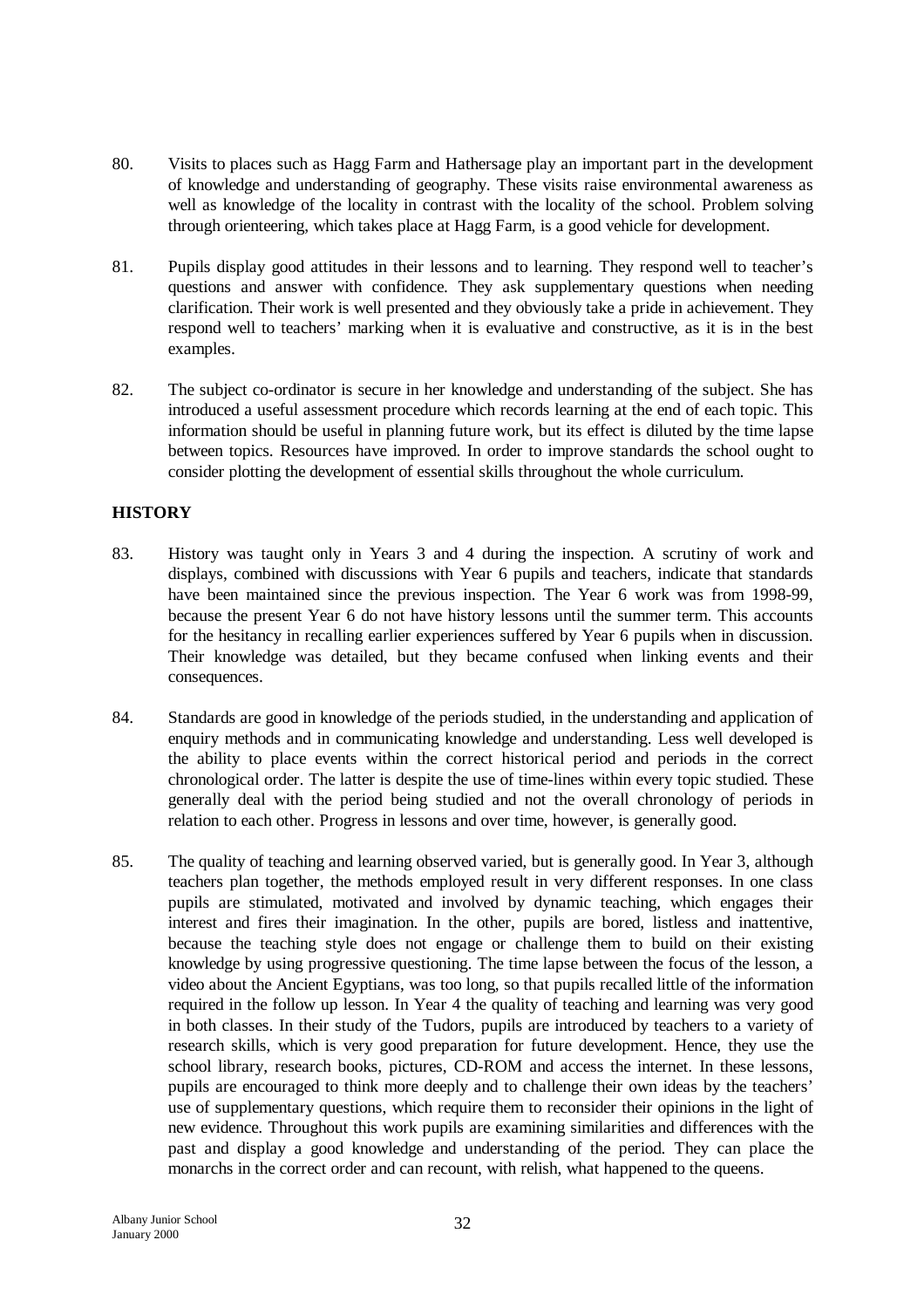- 86. An examination of work in Years 5 and 6 shows that all the key elements of the subject are being planned and taught. The Year 5 study of the Victorians indicates a thorough and detailed coverage of the main aspects of the period. The visit to Perlethorpe enhances their knowledge and understanding by giving them an insight into the actual conditions. The use of writing in the character of the period also helps pupils to understand the feelings of people of the time. This is further enhanced by employing role play with a visiting teacher. Their understanding of methods of enquiry is good and is the result of good work earlier in the school. They are beginning to understand that historical writing can be biased towards different points of view.
- 87. Pupils currently engaged in historical studies display great enthusiasm and a willingness to discuss their work and their knowledge. This is especially evident in Year 4 and is directly linked to the quality of teaching. All work seen was neatly presented and pupils take a pride in what they produce. Year 6 pupils are willing to enter into discussion and conduct themselves well, respecting each other's contribution.
- 88. The subject co-ordinator is well versed in the subject's needs and has an accurate view of the strengths and weaknesses in the school. Assessment is well used at the end of topics, but could be further developed to inform future planning and learning. She has plans to develop the work to match more accurately the needs of those pupils with special educational needs as well as the gifted pupils, with the intention of raising overall standards. Resources are good and further enhanced by borrowing from collections and museums.

# **INFORMATION TECHNOLOGY**

- 89. Standards are below expectation overall by the end of Key Stage 2. On display and in the subject portfolio there were examples of pupils using word processors, graphic programs and data handling software, but there is little evidence of work using control and monitoring programs. The school recognises this weakness and has successfully applied for funding to provide training for staff. However from the evidence available standards in communicating information are in line with expectation. Pupils use word processors frequently during literacy lessons and to write up experiments in science. Pupils are able to manipulate the mouse and have skills in using the keyboard for typing text, editing, deleting and using the space and shift keys. Pupils who have computers at home have well developed skills. However those who do not have opportunities at home have more limited skills. Skills in entering data from mathematical surveys or scientific experiments are also not well developed. Monitoring and control work is not used to support investigations into mathematical properties of shapes or to monitor, through sensors, data in geography and science.
- 90. Teaching was good in the one lesson observed. The teacher had good subject knowledge and used this to develop learning by helping pupils find the 'enter' key so that the text could be moved down the screen. This linked well with the literacy work on homophones and pupils are keen and enthusiastic about using software. However time for teaching skills is not identified on the timetable or within planning and opportunities to use the computers are missed in, numeracy, science and other subjects. The co-ordinator has prepared good guidelines to support teaching and the policy has been recently updated to take account of new government initiatives. These developments are positive and are encouraging teachers to use computers more frequently. However resources are wasted when time allocation for the subjects is low and computers are not fully used. Staff confidence and expertise in data handling and monitoring and control work are under-developed. Teachers are unaware of how to link this work to other areas of the curriculum.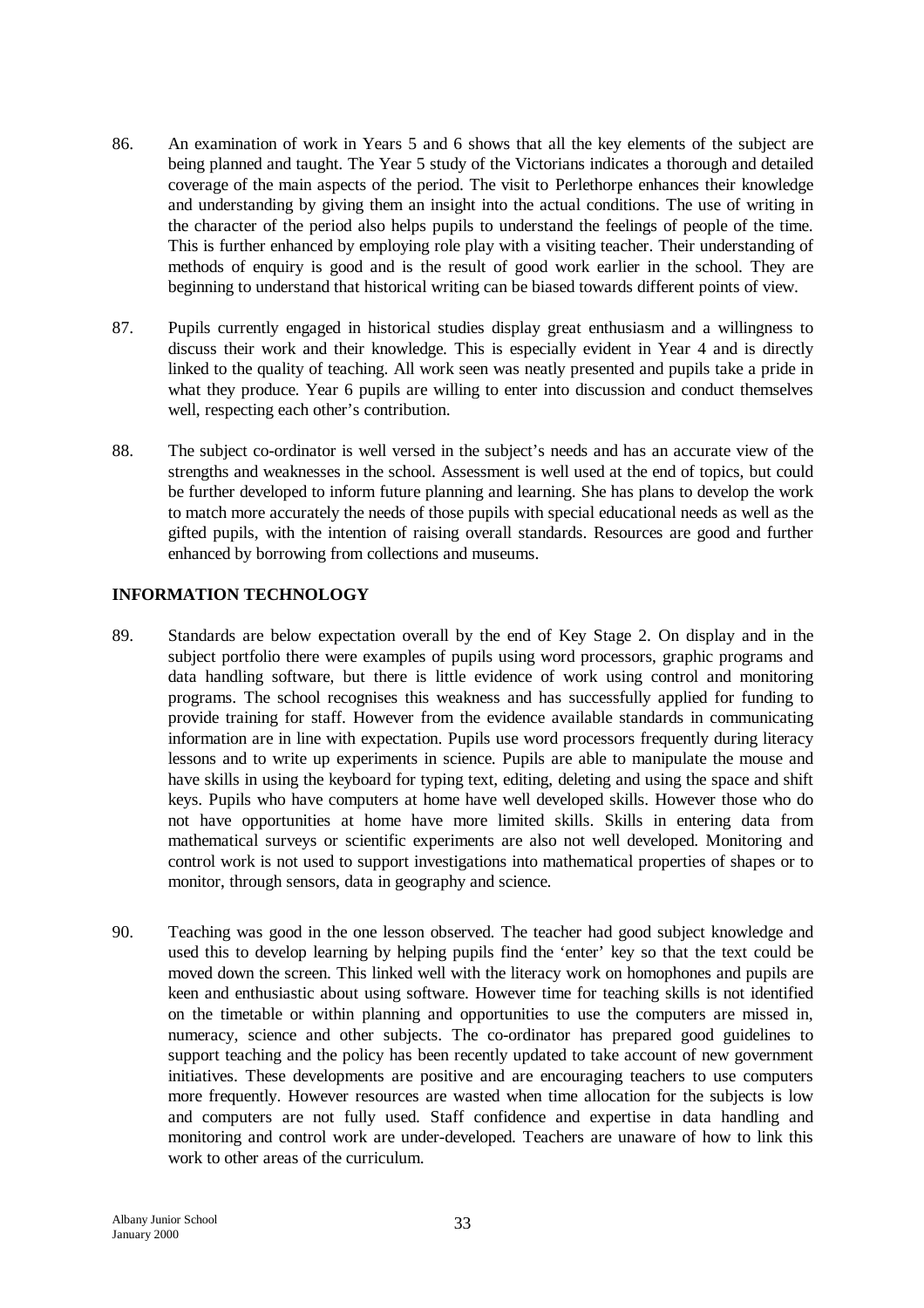## **MUSIC**

- 91. There were very limited opportunities to observe lessons during the inspection. However from the lesson seen in Year 4 pupils are developing their composing skills by selecting and using sounds to convey a particular effect; in this case to tell a story. Pupils have opportunities to listen to music from various musical traditions. However, in listening and appraising Year 6 pupils make slow progress. They describe music in terms of happy and sad but do not have sufficient practical knowledge of the musical elements or a secure musical vocabulary to be able to discuss with any confidence or clarity what is taking place in the music they hear.
- 92. In the two lessons seen teaching was variable. Teachers make good use of the lesson plans and resources provided by the music co-ordinator adapting them as they see fit. Learning intentions are clear and shared with pupils and enhance their understanding of what they are expected to know and be able to do. The teachers' encouraging and positive approach keeps pupils on task but progress within these lessons is variable. Some questions on the listening and appraising worksheet were misleading and do not sufficiently support pupils' understanding of duration and the grouping of beats. Some teachers admit to being insecure in knowledge and understanding of music. This affects the progress of pupils in the development of skills and understanding. Pupils' respond positively to music lessons and their personal development is enhanced through their contact with a range of musical experiences. They enjoy the music they hear, particularly the jazz pieces and demonstrate willingness to answer questions and extend their learning. Participation in all activities is good, including the singing in assembly.
- 93. The music curriculum provides opportunities for pupils to take part in the musical activities of performing, composing, listening and appraising. The scheme of work is a useful resource to support teaching, particularly for non-specialists. Pupils are introduced to an appropriate range of repertoire. They learn a range of songs including those with two parts in the weekly upper and lower school singing sessions. A significant number of pupils join the three recorder groups. As they develop their playing skills they are able to accompany the song repertoire. Group and whole school performance is greatly enhanced by their playing. Apart from the recorder groups which meet during curriculum time, there are no opportunities for pupils who are particularly interested in music to extend their skills beyond the classroom through extracurricular activities or instrumental tuition.

## **PHYSICAL EDUCATION**

- 94. By the end of Key Stage 2 standards are generally good in relation to national expectations. This is an improvement on findings of the previous inspection. Improvements in the teaching of the subject have also been made. For example all teaching observed involved the demonstration and refinement of techniques and skills. Teaching is also more consistent. There is now a designated co-ordinator, which was lacking at the time of the last report.
- 95. Standards are directly related to the quality of teaching, which is generally good, and the development of earlier experiences. All teachers have high expectations of both performance and behaviour, so that pupils respond by practising conscientiously and are well behaved throughout the lessons. Teachers use demonstrations well, both by themselves and by pupils. They evaluate performance and encourage pupils to also evaluate and suggest ways to improve. Hence, pupils work hard to improve their movements, sequences or skills and succeed in doing so. Sometimes, although teachers suggest the way to improve, they do not push the pupils hard enough to really give of their best.
- 96. Standards in gymnastics are good throughout the school. Pupils show imagination when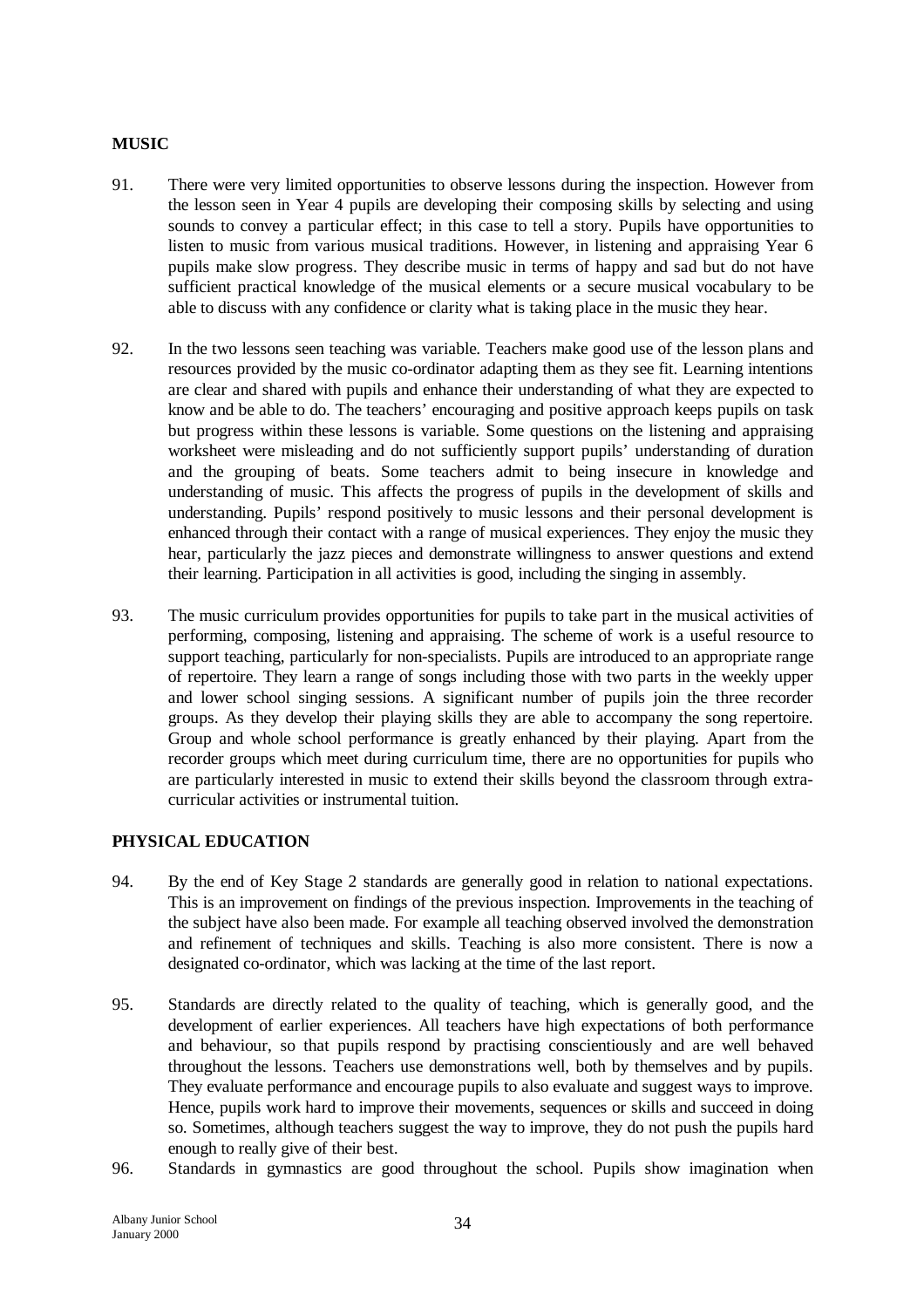exploring apparatus or developing sequences of movements incorporating different elements of speed and height. They show good control when mounting and dismounting apparatus and display good techniques in flight. Sometimes they do not always demand the best of themselves, so that style, for instance, in the extension of the limbs, is not always as refined as it might be. Pupils show a satisfactory standard in games. Younger pupils catch and pass the ball accurately and show a growing awareness of team skills. Year 6 pupils observed in team games also demonstrate a satisfactory standard, with more able pupils performing well. In these lessons teachers give pupils the opportunity to devise their own rules, which is good. Swimming was not seen, but an examination of the data held in school indicates that standards are good. The dance lesson observed in Year 6 shows that standards are satisfactory. Pupils have had little experience in the discipline nevertheless, they demonstrate a pleasing level of imagination and move with poise and good co-ordination. Progress in lessons is generally good and is at least satisfactory over time, with good progress in some elements.

- 97. Pupils obviously enjoy the subject and respond well to teacher expectation. They practise with due regard to safety and show a good sense of self discipline, which is a credit to the teaching they have received. They work hard and practise assiduously so that their performance in lessons makes good progress. They are aware of safety factors when organising apparatus, which they do efficiently. Pupils who miss lessons, for whatever reason, sit and watch their peers. This is not the best use of their time.
- 98. The subject co-ordinator is currently carrying out an audit of provision in the school, which she will use to improve both teaching and learning. The school provides a good range of extra curricular activities. These are run, not only by the school, but also in conjunction with the Broxtowe Sports Development Officer, who provides a good service. Accommodation is very good and supports development in the subject. Resources are plentiful. The development of orienteering skills at an outdoor centre is good. Consideration could be given to developing this aspect of the curriculum in school.

## **RELIGIOUS EDUCATION**

- 99. There were very limited opportunities to observe lessons during the inspection. Evidence gathered from the two lessons seen, talking with pupils, looking at completed work and display indicate that pupil' attainment at the end of the key stages is broadly in line with the expectations of the locally agreed syllabus. Pupils have a sound factual knowledge although their understanding of religious ideas is less well developed. They have some knowledge of the main beliefs and practices of Christianity, Buddhism, Hinduism and Judaism. Through the bible and other story pupils learn about key figures in religion such as Jesus, Buddha, and Rama and Sita. Exploring themes helps pupils to make connections between different religions, for example, how Hindus and Jews celebrate a festival of light.
- 100. The quality of teaching in the lessons seen is satisfactory and pupils display respectful attitudes towards different beliefs and religious practices. This makes a positive contribution to their learning. Lessons are carefully planned and have a clear focus. Teachers ask questions such as "What are we learning about?" and this helps to focus pupils' attention and supports progress. Questions posed during the introduction to the lessons consolidated pupils' previous knowledge and encouraged them to predict what the beginnings in Genesis are about. An example of this was seen in Year 6. Sometimes teachers employ a too narrow range of activities through which to develop pupils' knowledge and understanding in religious education. There is too little direct teaching before pupils are expected to carry out a recording task. However, pupils understand what is expected of them and they listen carefully and apply themselves conscientiously to the tasks set. There are many examples of recording information through comprehension and